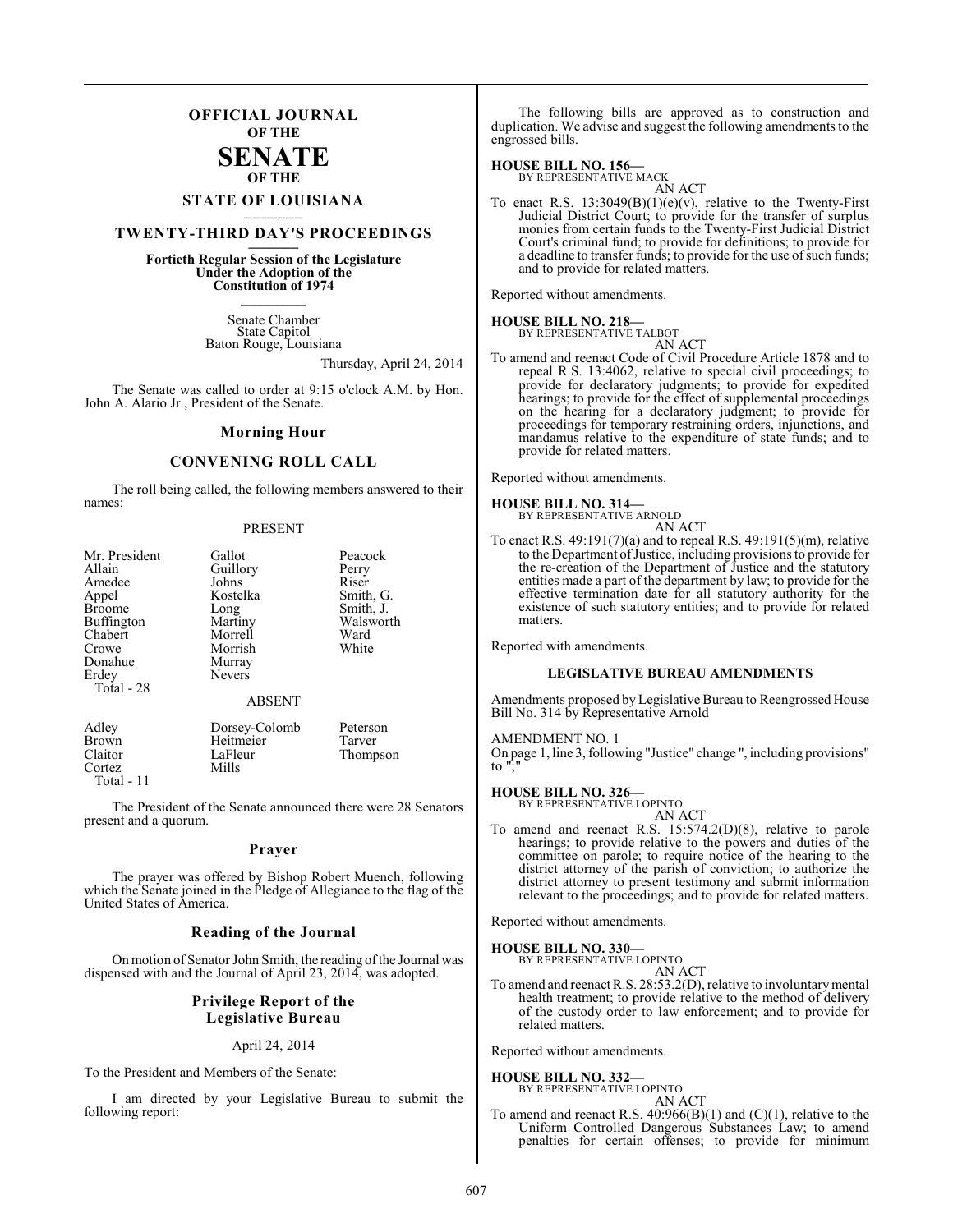## **Page 2 SENATE 23rd DAY'S PROCEEDINGS**

mandatory sentence; to provide for required treatment; and to provide for related matters.

Reported without amendments.

#### **HOUSE BILL NO. 460—**

BY REPRESENTATIVE ARNOLD AN ACT

To amend and reenact R.S. 26:87(A)(2), 98, 284(B), 295, and 919(A), relative to the office of alcohol and tobacco control; to provide with respect to the delivery of official correspondence from the commissioner of alcohol and tobacco control; and to provide for related matters.

Reported without amendments.

**HOUSE BILL NO. 462—** BY REPRESENTATIVE BERTHELOT AN ACT

To amend and reenact R.S. 35:393, relative to ex officio notaries for the Department of Public Safety and Corrections; to provide for the appointment of certain persons as ex officio notaries; and to provide for related matters.

Reported with amendments.

#### **LEGISLATIVE BUREAU AMENDMENTS**

Amendments proposed by Legislative Bureau to Engrossed House Bill No. 462 by Representative Berthelot

AMENDMENT NO. 1

On page 2, line 4, following "alcohol" and before "control" change "beverage" to "and tobacco"

#### **HOUSE BILL NO. 496—**

BY REPRESENTATIVE ARNOLD AN ACT

To amend and reenact R.S. 26:72(A), (C), and (D), relative to certain alcoholic beverage permits; to require a permit for certain establishments where certain alcoholic beverages are sold or transported; to require a permit for certain wines and malt beverages; to provide for definitions; to create and provide relative to wine and malt beverage permits for alcoholic beverage outlets; and to provide for related matters.

Reported with amendments.

#### **LEGISLATIVE BUREAU AMENDMENTS**

Amendments proposed by Legislative Bureau to Engrossed House Bill No. 496 by Representative Arnold

AMENDMENT NO. 1 On page 1, line 12, change "and" to "or"

AMENDMENT NO. 2 On page 1, line 15, delete ", and"

AMENDMENT NO. 3 On page 2, line 2, following ""liquors"" insert ","

AMENDMENT NO. 4 On page 2, line 9, following ""liquors"" insert ","

**HOUSE BILL NO. 527—** BY REPRESENTATIVE PEARSON AN ACT

To amend and reenact R.S. 13:621.22 and to repeal Section 2 of Act No. 344 of the 2008 Regular Session, relative to the Twenty-Second Judicial District Court; to provide for two additional judgeships and their respective subject matter jurisdictions; to provide for the compensation relative to the additional judgeships; to provide for the election and term of the offices

and their successors; to provide for an effective date; to repeal uncodified law; and to provide for related matters.

Reported with amendments.

#### **LEGISLATIVE BUREAU AMENDMENTS**

Amendments proposed by Legislative Bureau to Engrossed House Bill No. 527 by Representative Pearson

AMENDMENT NO. 1 On page 1, line 13, change "is" to "are"

### AMENDMENT NO. 2

On page 2, line 20, following "9:371" delete ","

**HOUSE BILL NO. 569—** BY REPRESENTATIVES STOKES, ABRAMSON, HODGES, AND HOFFMANN AND SENATOR LONG AN ACT

To amend and reenact R.S. 13:587.4(A) and (C) and to enact R.S. 13:587.4(D), relative to district courts; to authorize the designation of human trafficking courts; to provide relative to training for the presiding judge; to require certain services for human trafficking victims; to provide for the disposition of human trafficking cases; and to provide for related matters.

Reported with amendments.

#### **LEGISLATIVE BUREAU AMENDMENTS**

Amendments proposed by Legislative Bureau to Engrossed House Bill No. 569 by Representative Stokes

AMENDMENT NO. 1

On page 2, line 8, following "hearing," delete the remainder of the line and insert "then, if available:"

#### AMENDMENT NO. 2

On page 2, delete line 9 in its entirety

## **HOUSE BILL NO. 641—** BY REPRESENTATIVE HARRISON

AN ACT

To amend and reenact R.S. 13:5713(A) and 5715(A)(2), R.S. 14:30(B)(1) and 95(H), and R.S. 17:2355.1, relative to coroners; to provide for duties of coroners relative to the investigation of deaths and the arrangement and expenses related to the disposition of bodies; to amend the definition of "peace officer" for purposes of first degree murder; to provide for the possession and concealing of handguns; to provide relative to the search of donor information; and to provide for related matters.

Reported with amendments.

### **LEGISLATIVE BUREAU AMENDMENTS**

Amendments proposed by Legislative Bureau to Reengrossed House Bill No. 641 by Representative Harrison

#### AMENDMENT NO. 1

On page 2, line 1, change "under" to "within"

#### **HOUSE BILL NO. 747—**

BY REPRESENTATIVES MORENO, ADAMS, ARMES, BADON, BILLIOT, BROUSSETT, BROWN, TIM BURNS, CONNICK, COX, GISCLAIR,<br>GUILLORY, HARRISÒN, HENRY, HOWARD, HUNTER, KATRINA<br>JACKSON, JAMES, JEFFERSON, KLECKLEY, NANCY LANDRY, TERRY<br>LAND

#### AN ACT

To amend and reenact R.S. 14:35.3(B)(3), (4), and (5), (C), (D), (H), and (J) and Code of Criminal Procedure Article 334.2, to enact R.S. 14:2(B)(45) and 35.3(B)(6), and to repeal Code of Criminal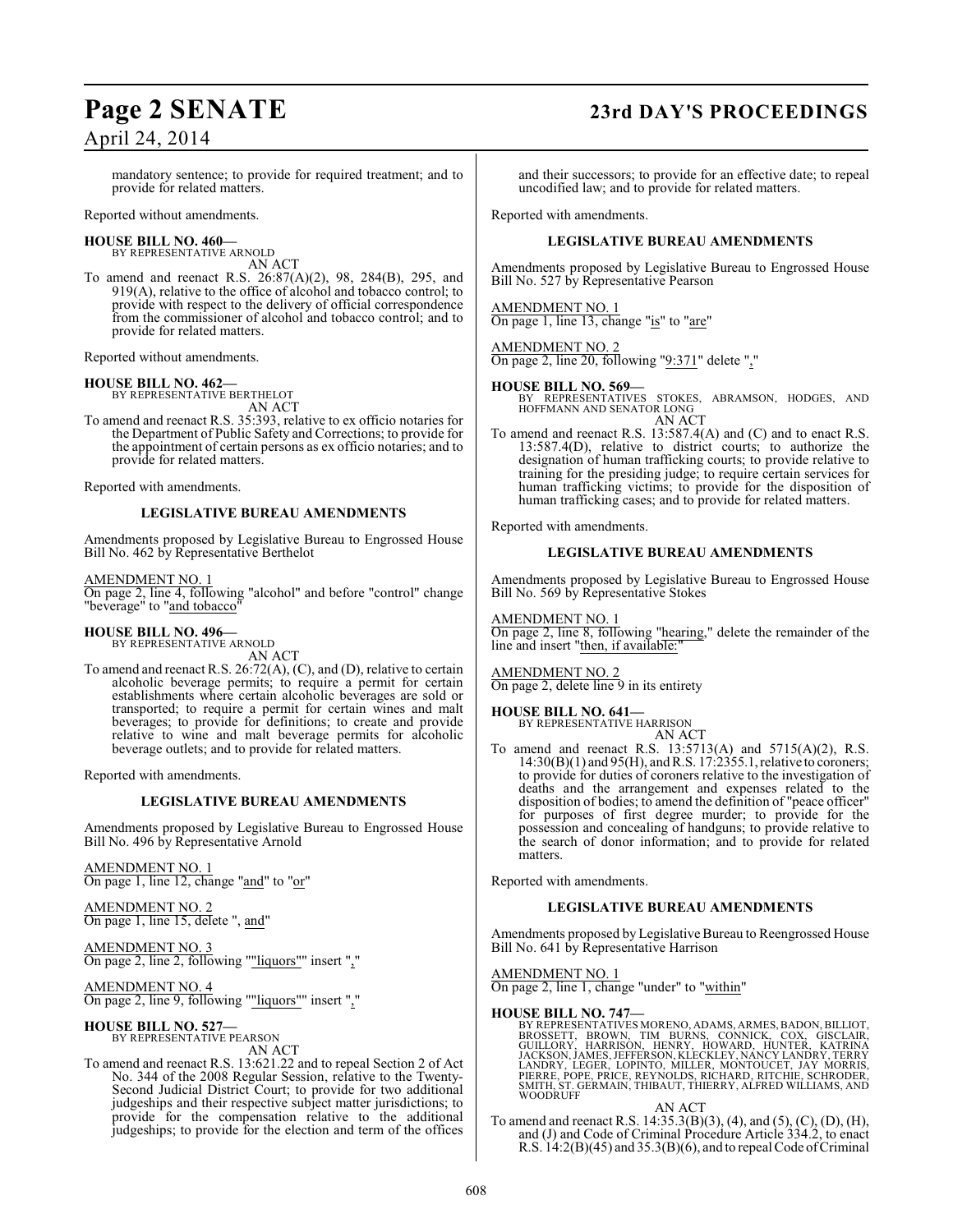## **23rd DAY'S PROCEEDINGS Page 3 SENATE**

Procedure Article 334.4(A)(4), relative to acts of domestic abuse; to designate domestic abuse aggravated assault as a crime of violence; to provide relative to the crime of domestic abuse battery; to amend penalty provisions of domestic abuse battery for purposes of persons placed on probation; to provide for a definition of "court-monitored domestic abuse intervention programs" for purposes of persons on probation for domestic abuse battery; to amend penalties for a second conviction of domestic abuse battery; to provide relative to the designation of an act of violence against a family member as "domestic abuse"; to prohibit release on a person's own recognizance after an arrest for certain offenses related to domestic violence; and to provide for related matters.

Reported without amendments.

HOUSE BILL NO. 750—<br>BY REPRESENTATIVES MORENO, ADAMS, BADON, BARROW, BERTHELOT, BILLIOT, WESLEY BISHOP, BROSSETT, BROWN, HENRY<br>BURNS, TIM BURNS, BURRELL, CARTÉR, CHAMPAGNE, CÓNNICK,<br>COX, DIXON, EDWARDS, FOIL, GAINES, GISCL

#### AN ACT

To amend and reenact R.S. 9:366(A) and 372(B) and (C), R.S. 14:79(B), (C), (E), and (F), R.S. 46:2135(G) and (H), 2136(E), (G), and (H), 2136.2(A) and (D), and 2140, Children's Code Articles 1569 $(H)$  and  $(I)$  and 1570 $(E)$ ,  $(G)$ , and  $(H)$ , Code of Civil Procedure Article 3607.1, and Code of Criminal Procedure Articles 30(B), 327.1, 335.2(C), and 871.1, relative to protective orders issued in conjunction with cases of domestic abuse; to provide relative to the procedures for filing Uniform Abuse Prevention Orders in the Louisiana Protective Order Registry; to provide relative to the duties of judges, clerks of court, and the Judicial Administrator's Office of the Louisiana Supreme Court relative to the issuance of temporary restraining orders, preliminary or permanent injunctions, and protective orders; to provide relative to the penalties for violations of protective orders; to provide relative to the duty of law enforcement with regard to enforcing protective orders and violations of protective orders; to provide relative to the determination by law enforcement of the predominant aggressor in domestic abuse cases; to provide for a rebuttable presumption regarding the predominant aggressor; and to provide for related matters.

Reported without amendments.

#### **HOUSE BILL NO. 753—**

BY REPRESENTATIVES MORENO AND BROSSETT AN ACT

To enact R.S. 14:95.10 and R.S. 46:2136.3, relative to the possession of firearms in domestic abuse situations; to prohibit the possession of firearms or carrying of a concealed weapon by persons convicted of domestic abuse battery; to prohibit the possession of firearms by persons who are the subject of protective orders or permanent injunctions involving domestic violence; to provide for penalties; to provide for definitions; and to provide for related matters.

Reported without amendments.

#### **HOUSE BILL NO. 1036—**

BY REPRESENTATIVES ARNOLD, ABRAMSON, CONNICK, HARRISON, AND THIERRY

AN ACT

To amend and reenact R.S. 26:352 and 932(4) and (10) and to enact R.S.  $26:793(A)(1)(a)$ , (b), (c), and (d), relative to the donation of alcoholic beverages; to authorize the donation of alcoholic

# April 24, 2014

beverages to certain events and organizations; to provide for certain types of temporary alcoholic beverage permits; to provide for definitions; and to provide for related matters.

Reported without amendments.

Respectfully submitted, Daniel R. Martiny Chairman

#### **Adoption of Legislative Bureau Report**

On motion of Senator Martiny, the Legislative Bureau amendments were adopted and the Bills and Joint Resolutions were read by title and passed to a third reading.

#### **Introduction of Senate Concurrent Resolutions**

Senator Walsworth asked for and obtained a suspension of the rules to read Senate Concurrent Resolutions a first and second time.

#### **SENATE CONCURRENT RESOLUTION NO. 103—**

BY SENATORS THOMPSON AND WALSWORTH A CONCURRENT RESOLUTION

To designate April 27, 2014, through May 4, 2014, as "Soil and Water Stewardship Week" at the Louisiana Legislature.

The concurrent resolution was read by title. Senator Walsworth moved to adopt the Senate Concurrent Resolution.

#### **ROLL CALL**

The roll was called with the following result:

#### YEAS

Mr. President Johns Peterson<br>Adley Kostelka Riser Adley Kostelka<br>Allain Long Allain Long Smith, G.<br>Amedee Martiny Smith, J. Appel Mills<br>Broome Morrell Broome Morrell Thompson<br>
Chabert Morrish Walsworth Chabert Morrish Walsworth<br>Claitor Murray Ward Claitor Murray Ward<br>Crowe Nevers White Crowe Nevers<br>Erdey Peacoc Gallot Total - 31 Total - 0

Martiny Smith,<br>Mills Tarver

**NAYS** 

Peacock<br>Perry

Guillory

ABSENT

Brown Donahue Heitmeier<br>Buffington Dorsey-Colomb LaFleur Buffington Dorsey-Colomb<br>Cortez Guillory Total - 8

The Chair declared the Senate adopted the Senate Concurrent Resolution and ordered it sent to the House.

#### **Senate Resolutions on Second Reading**

# **SENATE RESOLUTION NO. 83—**

BY SENATORS WALSWORTH, GALLOT AND KOSTELKA A RESOLUTION

To commend the Union Parish High School football team on winning the Class 3A state championship.

On motion of Senator Walsworth the resolution was read by title and adopted.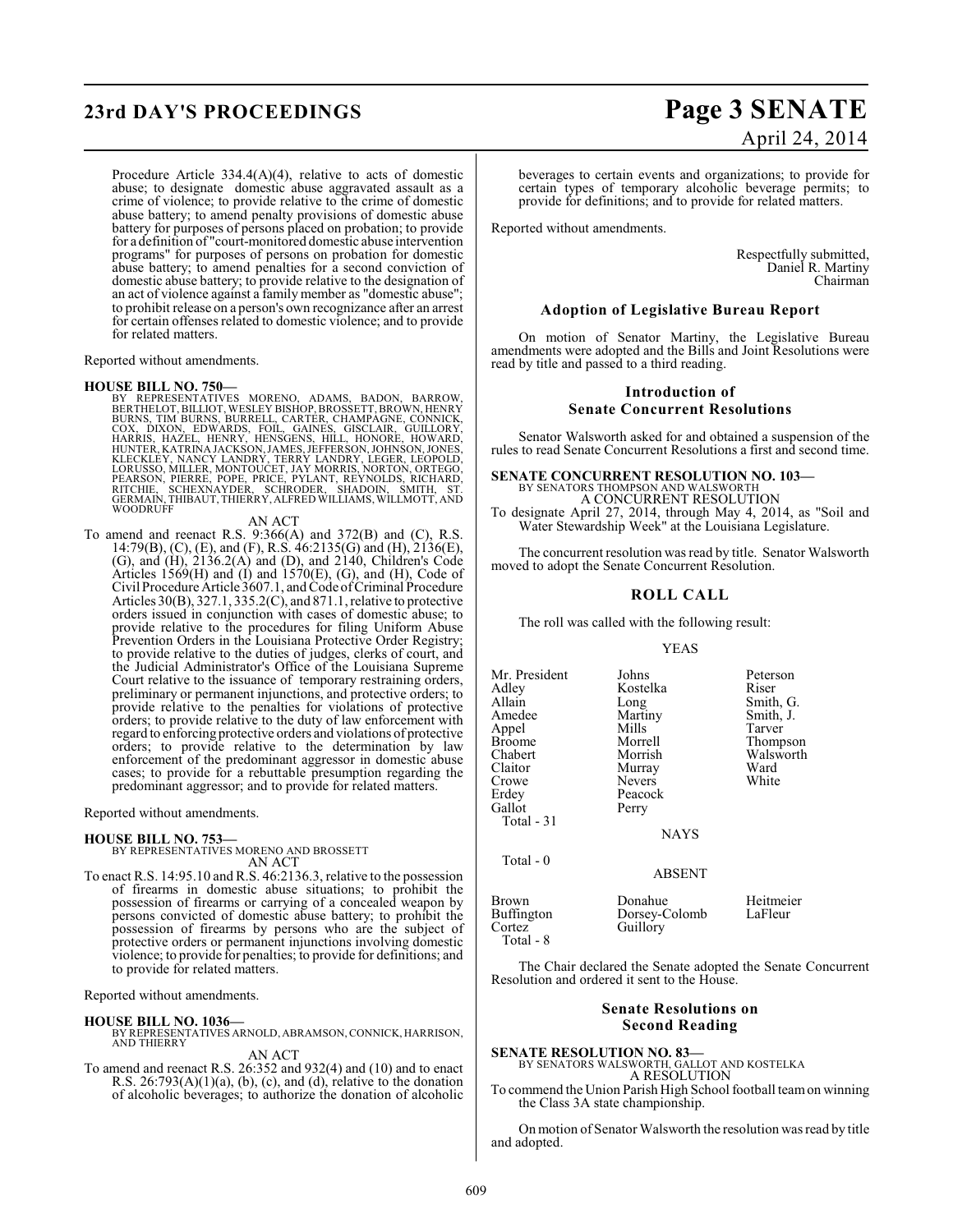#### **SENATE RESOLUTION NO. 84—** BY SENATOR DORSEY-COLOMB

A RESOLUTION

To express the sincere condolences of the Senate of the Legislature of Louisiana upon the death of Francis Grayson Jr. of Baton Rouge.

On motion of Senator Broome the resolution was read by title and adopted.

#### **Senate Concurrent Resolutions on Second Reading**

**SENATE CONCURRENT RESOLUTION NO. 99—** BY SENATORS CROWE AND NEVERS AND REPRESENTATIVES PEARSON, RITCHIE AND HOLLIS

A CONCURRENT RESOLUTION

To commend the Save Our Wildlife Management Areas, LLC, for their work in protecting and preserving the state's wildlife management areas.

The concurrent resolution was read by title. Senator Crowe moved to adopt the Senate Concurrent Resolution.

### **ROLL CALL**

The roll was called with the following result:

#### YEAS

| Mr. President<br>Adley<br>Allain<br>Amedee<br>Appel<br><b>Broome</b><br>Chabert<br>Claitor<br>Crowe<br>Donahue<br>Erdey<br>Gallot<br>Total - 34 | Guillory<br>Heitmeier<br>Johns<br>Kostelka<br>Long<br>Martiny<br>Mills<br>Morrell<br>Morrish<br>Murray<br><b>Nevers</b><br>Peacock<br><b>NAYS</b> | Perry<br>Peterson<br>Riser<br>Smith, G.<br>Smith, J.<br>Tarver<br>Thompson<br>Walsworth<br>Ward<br>White |
|-------------------------------------------------------------------------------------------------------------------------------------------------|---------------------------------------------------------------------------------------------------------------------------------------------------|----------------------------------------------------------------------------------------------------------|
| Total - 0                                                                                                                                       | A DCENT                                                                                                                                           |                                                                                                          |

|                                         | ADJEIN I                |         |  |
|-----------------------------------------|-------------------------|---------|--|
| <b>Brown</b><br>Buffington<br>Total - 5 | Cortez<br>Dorsey-Colomb | LaFleur |  |

The Chair declared the Senate adopted the Senate Concurrent Resolution and ordered it sent to the House.

#### **SENATE CONCURRENT RESOLUTION NO. 100—** BY SENATOR CROWE A CONCURRENT RESOLUTION

To create and provide for the Lower Pearl River Ecosystem Study Commission to study the conditions, needs, issues, and funding relative to the protection and preservation of the Lower Pearl River Basin and to recommend any action or legislation that the commission deems necessary or appropriate.

The resolution was read by title and referred by the President to the Committee on Natural Resources.

#### **SENATE CONCURRENT RESOLUTION NO. 102—** BY SENATOR LONG AND REPRESENTATIVES BROWN AND COX A CONCURRENT RESOLUTION

To commend Dr. Randall J. Webb for his commitment, service, singular contributions, and outstanding accomplishments upon his retirement as president of Northwestern State University and to express gratitude for his exemplary term of dedicated and highly productive public service.

## **Page 4 SENATE 23rd DAY'S PROCEEDINGS**

The concurrent resolution was read by title. Senator Long moved to adopt the Senate Concurrent Resolution.

#### **ROLL CALL**

The roll was called with the following result:

#### YEAS

| Mr. President | Gallot        | Peacock   |
|---------------|---------------|-----------|
| Adley         | Heitmeier     | Perry     |
| Allain        | Johns         | Riser     |
| Amedee        | Kostelka      | Smith, G. |
| Appel         | Long          | Smith, J. |
| <b>Brown</b>  | Martiny       | Thompson  |
| Chabert       | Mills         | Walsworth |
| Claitor       | Morrell       | Ward      |
| Crowe         | Morrish       | White     |
| Donahue       | Murray        |           |
| Erdey         | <b>Nevers</b> |           |
| Total $-31$   |               |           |
|               | NAVC          |           |

Total - 0

NAYS

#### ABSENT

| <b>Broome</b>     | Dorsey-Colomb | Peterson |
|-------------------|---------------|----------|
| <b>Buffington</b> | Guillory      | Tarver   |
| Cortez            | LaFleur       |          |
| Total - 8         |               |          |

The Chair declared the Senate adopted the Senate Concurrent Resolution and ordered it sent to the House.

#### **Message from the House**

#### **ASKING CONCURRENCE IN HOUSE BILLS AND JOINT RESOLUTIONS**

#### April 24, 2014

To the Honorable President and Members of the Senate:

I am directed to inform your honorable body that the House of Representatives has finally passed and asks your concurrence in the following House Bills and Joint Resolutions:

| HB No. 142  | HB No. 216  | HB No. 236  |
|-------------|-------------|-------------|
| HB No. 421  | HB No. 505  | HB No. 511  |
| HB No. 616  | HB No. 654  | HB No. 697  |
| HB No. 799  | HB No. 824  | HB No. 853  |
| HB No. 879  | HB No. 885  | HB No. 907  |
| HB No. 1052 | HB No. 1061 | HB No. 1085 |

Respectfully submitted, ALFRED W. SPEER Clerk of the House of Representatives

### **House Bills and Joint Resolutions on First Reading**

**HOUSE BILL NO. 142—** BY REPRESENTATIVE RICHARD

AN ACT

To amend and reenact R.S. 39:82(A), 352, and 1489 and to enact Subpart S of Part II-A of Chapter 1 of Subtitle I of Title 39 of the Louisiana Revised Statutes of 1950, to be comprised of R.S. 39:100.146, Subpart G of Part I of Chapter 16 of Subtitle III of Title 39 of the Louisiana Revised Statutes of 1950, to be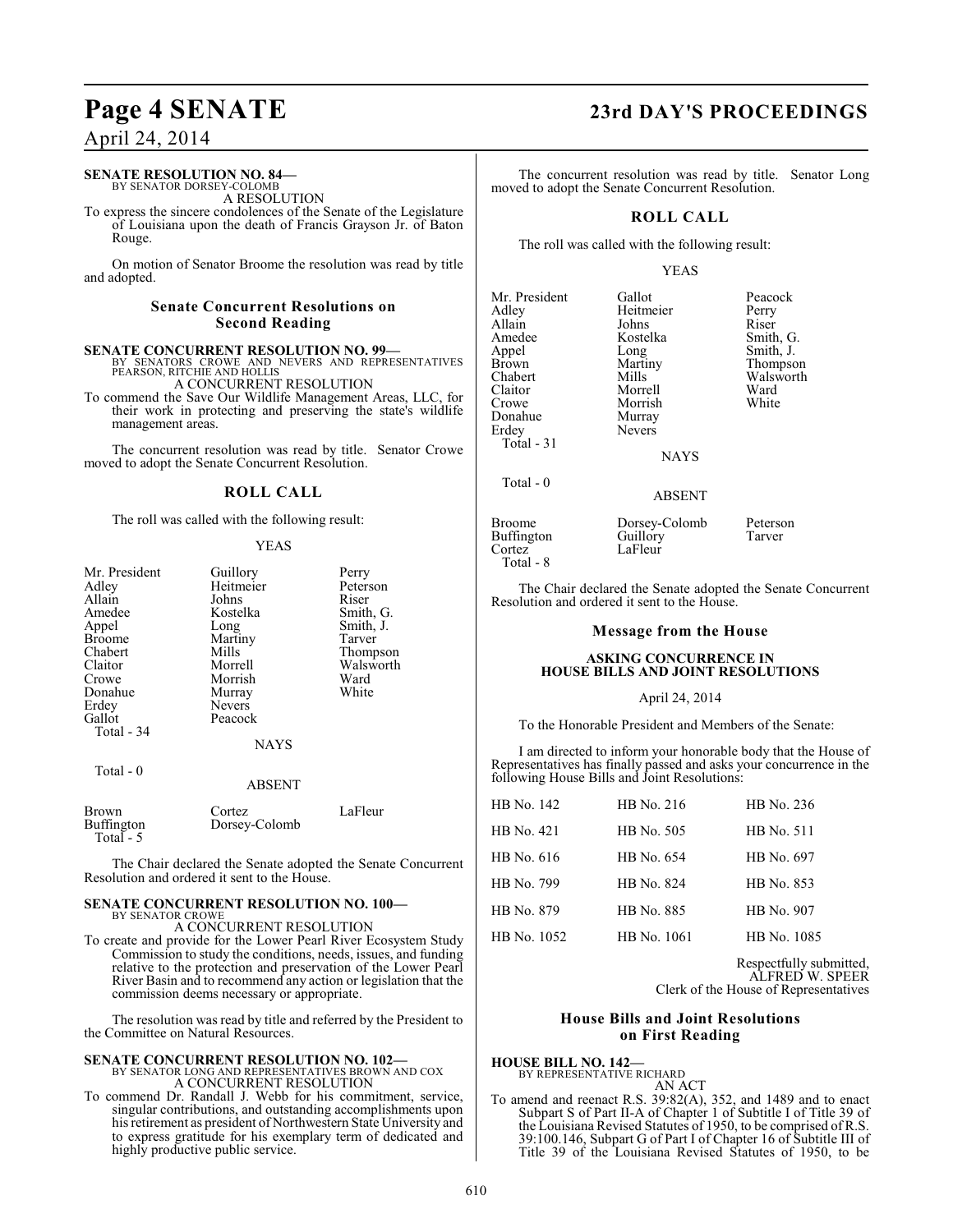## **23rd DAY'S PROCEEDINGS Page 5 SENATE**

# April 24, 2014

comprised of R.S. 39:1493.11, and R.S. 39:1498(A)(10), relative to professional, personal, and consulting services procurement; to require a reduction in the dollar amount of certain professional, personal, and consulting service contracts; to provide for the submission of periodic reports; to provide for exceptions; to provide for certain determinations before contract approval; to establish the Higher Education Financing Fund; to provide for the deposit, use, and investment of monies in the fund; to prohibit expenditure of savings from contract reductions; to provide for an effective date; and to provide for related matters.

The bill was read by title and placed on the Calendar for a second reading.

#### **HOUSE BILL NO. 216—** BY REPRESENTATIVE SCHRODER

AN ACT

To amend and reenact R.S. 40:4.9(A)(1), (2)(introductory paragraph), (b), and (c)(ii), (B), and (C) and to enact R.S.  $40:\overline{4}.\overline{9(}D),$ relative to certain food products prepared in the home for public consumption; to provide for application of the state Sanitary Code; to provide for regulations concerning preparation of pies in the home for sale; to provide for exceptions; and to provide for related matters.

The bill was read by title and placed on the Calendar for a second reading.

## **HOUSE BILL NO. 236—** BY REPRESENTATIVE BROADWATER

AN ACT

To amend and reenact R.S. 47:1676(C)(2)(a) and (D)(1) and 9026 and to enact R.S.  $47:1676(D)(4)$ , relative to the collection of certain debts by the office of debt recovery within the Department of Revenue; to provide relative to the authority of such office to collect certain delinquent debts; to authorize the office to utilize the offset of certain gaming winnings in the collection of delinquent debt; to authorize the deduction of fees from certain gaming winnings under certain circumstances; to provide for civil or criminal immunity under certain circumstances; to authorize immunity from claims for damages under certain circumstances; to delete references to certain political subdivisions within the authority of the office of debt recovery; and to provide for related matters.

The bill was read by title and placed on the Calendar for a second reading.

#### **HOUSE BILL NO. 421—** BY REPRESENTATIVE RITCHIE

AN ACT

To amend and reenact R.S. 9:362(7), relative to the Post-Separation Family Violence Relief Act; to provide for the definition of a "treatment program"; and to provide for related matters.

The bill was read by title and placed on the Calendar for a second reading.

#### **HOUSE BILL NO. 505—**

BY REPRESENTATIVES DIXON, WESLEY BISHOP, BURRELL, COX,<br>FOIL, GAINES, HARRIS, HOWARD, HUNTER, KATRINA JACKSON,<br>JEFFERSON, MORENO, NORTON, PRICE, THIBAUT, PATRICK<br>WILLIAMS, AND WOODRUFF

AN ACT

To enact R.S. 23:291(E), relative to the disclosure of employment related information; to provide with respect to liability; to provide with respect to employers; to provide exceptions; and to provide for related matters.

The bill was read by title and placed on the Calendar for a second reading.

#### **HOUSE BILL NO. 511—**

BY REPRESENTATIVE GUILLORY AN ACT

To amend and reenact R.S. 14:98(F), relative to operating a vehicle while intoxicated; to provide relative to multiple offenses of operating a vehicle while intoxicated; to provide relative to determinations of prior convictions of such offenses; and to provide for related matters.

The bill was read by title and placed on the Calendar for a second reading.

#### **HOUSE BILL NO. 616—**

BY REPRESENTATIVE ABRAMSON AN ACT

To amend and reenact R.S. 44:35(A) and (D), relative to public records; provides with respect to in-person, written, and electronic requests for a public record; to provide an enforcement mechanism if the custodian fails to respond to a written or electronic request within a certain number of days; to assign costs and attorney fees against the custodian in certain cases; and to provide for related matters.

The bill was read by title and placed on the Calendar for a second reading.

#### **HOUSE BILL NO. 654—**

BY REPRESENTATIVES LORUSSO, ADAMS, ANDERS, ARMES, ARNOLD, BARRAS, BERTHELOT, WĖSLEY BISHOP, BROADWATER, BROAD, BROADWATER, EDWARDS, FORDAD, HENRY, BURNS, FORDAD, HAZEL, HENRY, JOHNARDS, FOIL, GISCLAIR, HARRIS, HARRISON, HA

AN ACT To amend and reenact R.S. 9:3261, relative to termination of certain leases; to authorize certain military personnel to terminate a lease under certain circumstances; to provide for the procedures relative to the termination of the lease; to provide for recovery of damages, remedies, and costs relative to termination of the lease; and to provide for related matters.

The bill was read by title and placed on the Calendar for a second reading.

#### **HOUSE BILL NO. 697—**

BY REPRESENTATIVE CONNICK AN ACT

To enact R.S. 15:542.1.1(A)(4), relative to sex offender registration and notification requirements; to provide relative to the inperson periodic renewals of registration by persons who are required to register as a sex offender or child predator; to provide for the frequency of in-person periodic renewals of persons who are homeless or without a fixed residence; to provide for definitions; and to provide for related matters.

The bill was read by title and placed on the Calendar for a second reading.

#### **HOUSE BILL NO. 799—**

BY REPRESENTATIVE STUART BISHOP AN ACT

To amend and reenact R.S. 42:262, relative to legal representation of state entities; to prohibit the state entities from retaining any special attorney or counsel on a contingency fee basis in the absence of express statutory authority; to provide that attorney fees recovered by the state belong to the state; to provide for record-keeping and hourly rates of a special attorney or counsel representing the state; to require certain entities to obtain approval prior to employment of any special attorney or counsel; to provide for certain requirements relative to the contract, application and resolution; to provide for exceptions; to provide for a preference in hiring certain attorneys; to provide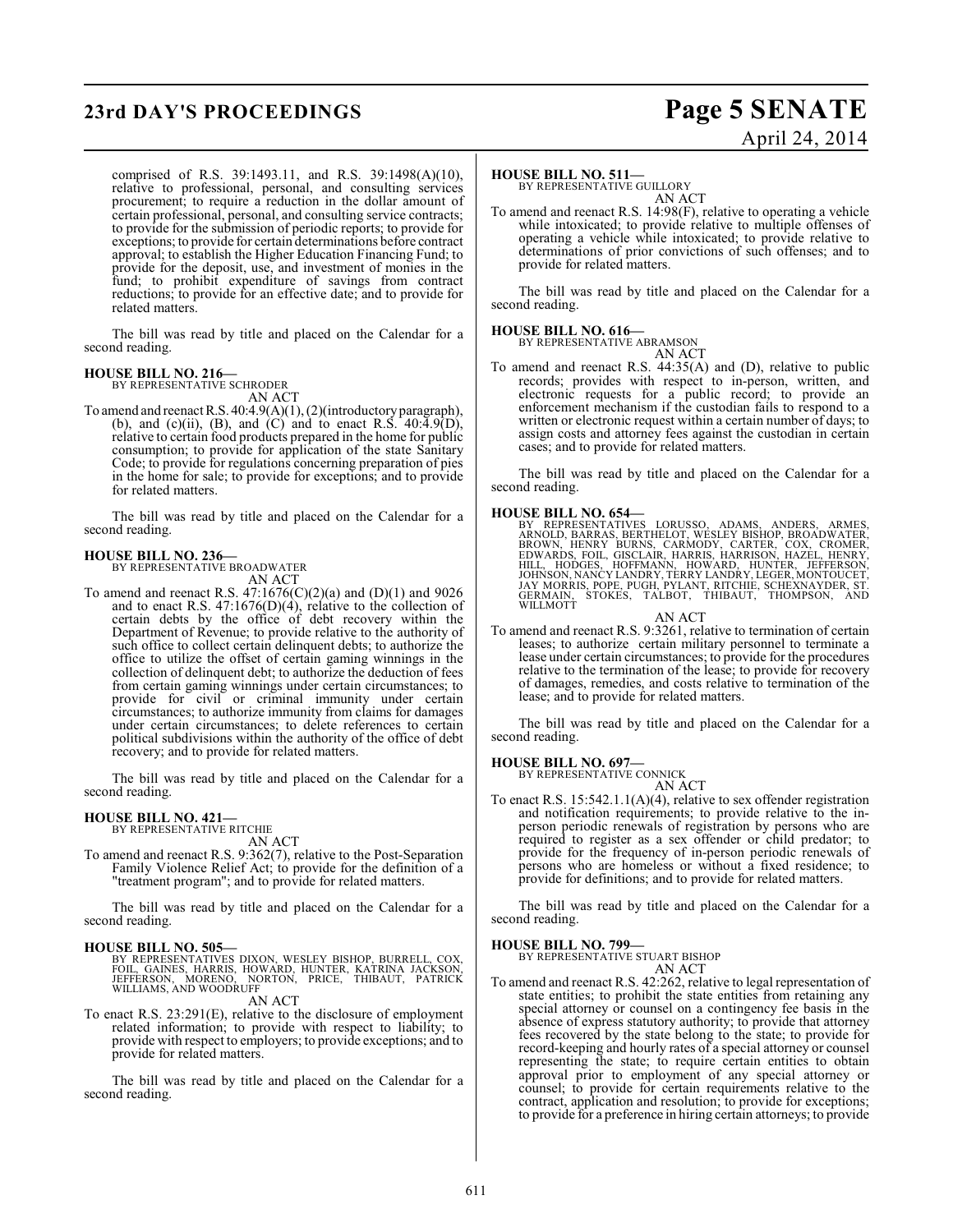## **Page 6 SENATE 23rd DAY'S PROCEEDINGS**

April 24, 2014

transparency relative to approval and ratification of a contract by the attorney general and governor; to provide for prospective application; and to provide for related matters.

The bill was read by title and placed on the Calendar for a second reading.

#### **HOUSE BILL NO. 824—** BY REPRESENTATIVE LEGER

AN ACT

To amend and reenact R.S.  $47:6019(A)(2)(c)$  and  $(3)(b)(i)(cc)$ , relative to the rehabilitation of historic structures; to provide relative to the application fee charged by the state historic preservation office for processing certain applications; to authorize the establishment and imposition of a fee for the processing of tax credit transfers; to require the promulgation of rules and regulations; and to provide for related matters.

The bill was read by title and placed on the Calendar for a second reading.

# **HOUSE BILL NO. 853—** BY REPRESENTATIVE HARRIS

AN ACT To amend and reenact R.S. 39:2(23), (24), (46), and (47), 36(A), 51(C), 87.2(B) and (C)(1), and 87.3(A)(introductory paragraph),  $(2)(a)$ ,  $(3)$ , and  $(4)(a)$  and  $(B)$ , relative to the operating budget; to provide for definitions; to provide for information included in the executive budget; to provide for information included in the General Appropriation Bill; to provide for information included in the Ancillary Appropriation Act; to provide for changes to expenditure category allocations included in the General Appropriation Bill; to provide for approval of certain changes to expenditure category allocations included in the General Appropriation Bill; to provide for an effective date; and to provide for related matters.

The bill was read by title and placed on the Calendar for a second reading.

#### **HOUSE BILL NO. 879—**

BY REPRESENTATIVE THIBAUT

- AN ACT
- To amend and reenact R.S.  $22:691.6(A)(2)$  and  $(J)(2)$  and R.S. 44:4.1(B)(11), relative to insurance holding companies; to provide that annual registration statements are due on April thirtieth for the previous calendar year; to provide an exemption from the Public Records Law; and to provide for related matters.

The bill was read by title and placed on the Calendar for a second reading.

#### **HOUSE BILL NO. 885—**

BY REPRESENTATIVE CONNICK

- AN ACT
- To enact R.S. 15:544.2, relative to registration and notification of sex offenders and child predators; to provide for a determination of the end of a registration and notification period by the Department of Justice; to provide for the procedures for such determinations; to provide for the duties of office of state police, the Department of Justice, and certain sheriffs for purposes of this determination; to provide relative to the adjustment of these determinations; to provide relative to appeals of such determinations made by the Department of Justice; to provide for the issuance of a formal letter relative to an offender's successful completion of the registration and notification requirements; and to provide for related matters.

The bill was read by title and placed on the Calendar for a second reading.

#### **HOUSE BILL NO. 907—**

BY REPRESENTATIVES ST. GERMAIN AND STOKES AN ACT

To enact R.S. 32:410(D) and R.S. 40:1321(M) and to repeal Act No. 807 of the 2008 Regular Session of the Legislature and Act No. 151 of the 2010 Regular Session of the Legislature, relative to the issuance of driver's licenses and special identification cards in compliance with the REAL ID Act of 2005; to provide for implementation of the REAL ID Act; to provide for exceptions; to provide penalties; and to provide for related matters.

The bill was read by title and placed on the Calendar for a second reading.

#### **HOUSE BILL NO. 1052—**

BY REPRESENTATIVES MORENO, BARRAS, AND BROSSETT AN ACT

To enact Part III of Chapter 28 of Title 46 of the Louisiana Revised Statutes of 1950, to be comprised of R.S. 46:2145 through 2147, relative to domestic violence; to create the Domestic Violence Prevention Commission; to provide relative to the duties, powers, membership, and meetings of the commission; to authorize commission members to appoint certain persons as proxy; to require a certain vote of the membership for legislative recommendations; to provide for legislative findings; and to provide for related matters.

The bill was read by title and placed on the Calendar for a second reading.

#### **HOUSE BILL NO. 1061—**

BY REPRESENTATIVE SCHRODER

AN ACT To amend and reenact Children's Code Articles 401, 552(2), 553(A) and (B), the heading of Part II of Chapter 6 of Title V of the Louisiana Children's Code, Children's Code Articles 558, 560(A), 571(B), 574, 575(B), 607, 608, 624(A), 625(A)(4),  $627(E)$ ,  $631(B)$ ,  $720(A)$ ,  $(B)$ (introductory paragraph) and  $(6)$ , (C), and (D), 723(D), 724(A) and (B), 1016(B) and (C), and 1269.4(A), to enact Chapter 7 of Title V of the Louisiana Children's Code, to be comprised of Children's Code Article 581, and Children's Code Articles 635.1 and 1405.1, and to repeal Children's Code Articles 559 and 571(C), relative to legal representation for children and indigent parents in child protection cases; to establish and provide for functions of the Louisiana Child Representation System and the Child Protection Representation Commission; to provide for the Child Advocacy Program of the Mental Health Advocacy Service; to provide relative to child in need of care proceedings; to provide for designation of programs by the Louisiana Supreme Court for provision of child representation services in certain courts; to provide for right to counsel for parents and conditions for waiving such right; to provide for custody hearings and orders; to provide for motions, case review reports, case plans, and filing in child protection cases; to provide for local rules of juvenile courts; and to provide for related matters.

The bill was read by title and placed on the Calendar for a second reading.

#### **HOUSE BILL NO. 1085—**

BY REPRESENTATIVE SCHEXNAYDER

#### AN ACT

To authorize and provide for the lease of certain state property; to authorize the lease of certain state property in Iberville Parish; to provide for the property description; to provide for reservation of mineral rights; to provide terms and conditions; to provide an effective date; and to provide for related matters.

The bill was read by title and placed on the Calendar for a second reading.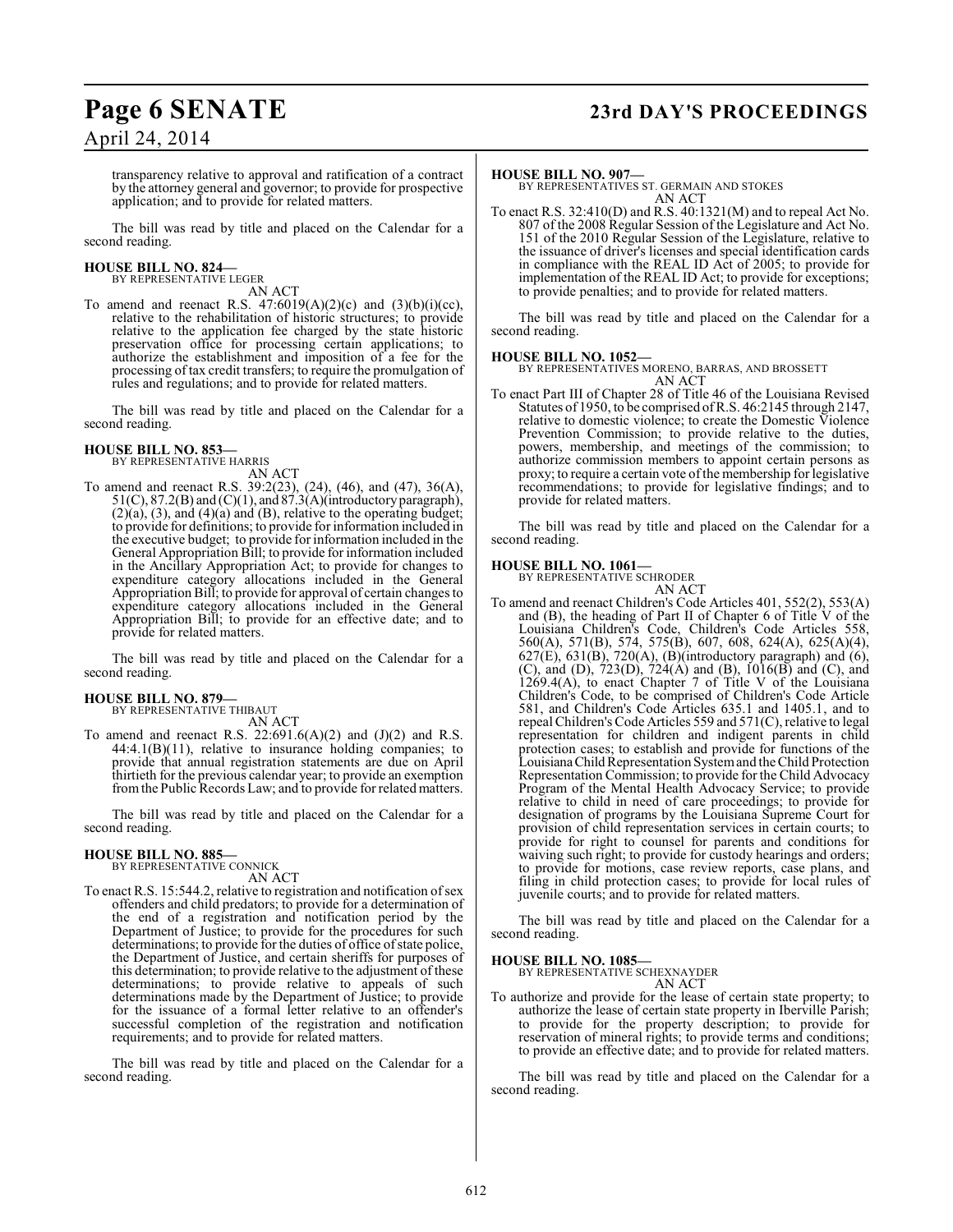# **23rd DAY'S PROCEEDINGS Page 7 SENATE**

# April 24, 2014

#### **House Bills and Joint Resolutions on Second Reading**

## **HOUSE BILL NO. 196—** BY REPRESENTATIVE SMITH

AN ACT

To amend and reenact R.S. 15:1111(I), relative to work release; to provide for the eligibility to participate in the Department of Public Safety and Corrections work release program; to extend the length of time certain offenders may participate in work release programs; and to provide for related matters.

The bill was read by title and referred by the President to the Committee on Judiciary B.

#### **HOUSE BILL NO. 228—** BY REPRESENTATIVE JEFFERSON

AN ACT

To amend and reenact R.S. 46:51.2(C), relative to criminal history; to provide for consideration of criminal history of certain persons living in a foster home; to limit consideration of certain drug-related convictions of adults living in a foster home to those committed within the past five years; to provide for drug testing; and to provide for related matters.

The bill was read by title and referred by the President to the Committee on Health and Welfare.

#### **HOUSE BILL NO. 294—**

BY REPRESENTATIVE STUART BISHOP AN ACT

To amend and reenact R.S.  $40:4.9(A)(1)(a)$  and (B), relative to certain food products prepared in the home for public consumption; to provide for application of the state Sanitary Code; to provide for preparation of cane syrup in the traditional manner for sale; and to provide for related matters.

The bill was read by title and referred by the President to the Committee on Health and Welfare.

#### **HOUSE BILL NO. 311—**

BY REPRESENTATIVE ST. GERMAIN AN ACT

To amend and reenact R.S. 41:1217(A), relative to the lease of state lands; to exempt leases on lands located between the guide levees of the Atchafalaya Basin from the lease extension requirement that the lessee construct improvements; to provide for the extension of such leases; and to provide for related matters.

The bill was read by title and referred by the President to the Committee on Natural Resources.

#### **HOUSE BILL NO. 318—** BY REPRESENTATIVE DANAHAY

AN ACT

To enact R.S. 44:4(48), relative to public records; to exempt certain records of or in the possession of the Board of Tax Appeals; and to provide for related matters.

The bill was read by title and referred by the President to the Committee on Senate and Governmental Affairs.

## **HOUSE BILL NO. 338—** BY REPRESENTATIVE ALFRED WILLIAMS

AN ACT

To amend and reenact Code of Civil Procedure Article 3606, relative to temporary restraining orders; to provide relative to the effectiveness of temporary restraining orders; to extend the effective period of temporary restraining orders when a hearing is continued due to declared states of emergency; and to provide for related matters.

The bill was read by title and referred by the President to the Committee on Judiciary A.

#### **HOUSE BILL NO. 389—**

BY REPRESENTATIVE LEGER

AN ACT To amend and reenact R.S. 27:247 and 270(A)(3)(a), relative to the casino support services contract; to provide funding for such contract; to establish the Casino Support Services Fund as a special treasury fund; to provide for deposits into the fund; to provide for uses of monies in the fund; to provide for an effective date; and to provide for related matters.

The bill was read by title and referred by the President to the Committee on Judiciary B.

#### **HOUSE BILL NO. 396—** BY REPRESENTATIVE WILLMOTT



To amend and reenact R.S. 37:1007(A)(2)(a)(xvi) and to repeal R.S.  $37:1007(A)(2)(a)(xi)$  and (xiv), relative to the membership of the Nursing Supply and Demand Council; to provide for corrections in names of and to remove references to certain organizations comprising the membership of the council; and to provide for related matters.

The bill was read by title and referred by the President to the Committee on Health and Welfare.

#### **HOUSE BILL NO. 488—**

BY REPRESENTATIVE BERTHELOT A JOINT RESOLUTION

Proposing to amend Article VII, Section 25(A)(1) and (E) of the Constitution of Louisiana, relative to tax sales; to provide relative to authorized agents of a tax collector; to provide relative to the costs recoverable in tax sales; to provide for submission of the proposed amendment to the electors; and to provide for related matters.

The bill was read by title and referred by the President to the Committee on Revenue and Fiscal Affairs.

## **HOUSE BILL NO. 546—** BY REPRESENTATIVE BARROW

AN ACT

To enact Code of Criminal Procedure Article 883.2(D), relative to restitution payable to victims; to provide for a periodic payment plan for defendants who are indigent; and to provide for related matters.

The bill was read by title and referred by the President to the Committee on Judiciary C.

#### **HOUSE BILL NO. 614—**

BY REPRESENTATIVE ABRAMSON

AN ACT To amend and reenact R.S.  $42:17(A)(1)$  and  $19(A)(1)(b)(i)$  and (ii)(aa) and (2)(a), relative to the Open Meetings Law; to clarify that certain time periods are exclusive of legal holidays; and to provide for related matters.

The bill was read by title and referred by the President to the Committee on Senate and Governmental Affairs.

#### **HOUSE BILL NO. 638—** BY REPRESENT/

AN ACT

To amend and reenact R.S. 15:542.1.4(A)(1), relative to sex offender registration and notification requirements; to provide relative to the crime of failure to register and notify as a sex offender or child predator; to amend the crime of failure to register and notify as a sex offender or child predator to include untimely actions; and to provide for related matters.

The bill was read by title and referred by the President to the Committee on Judiciary B.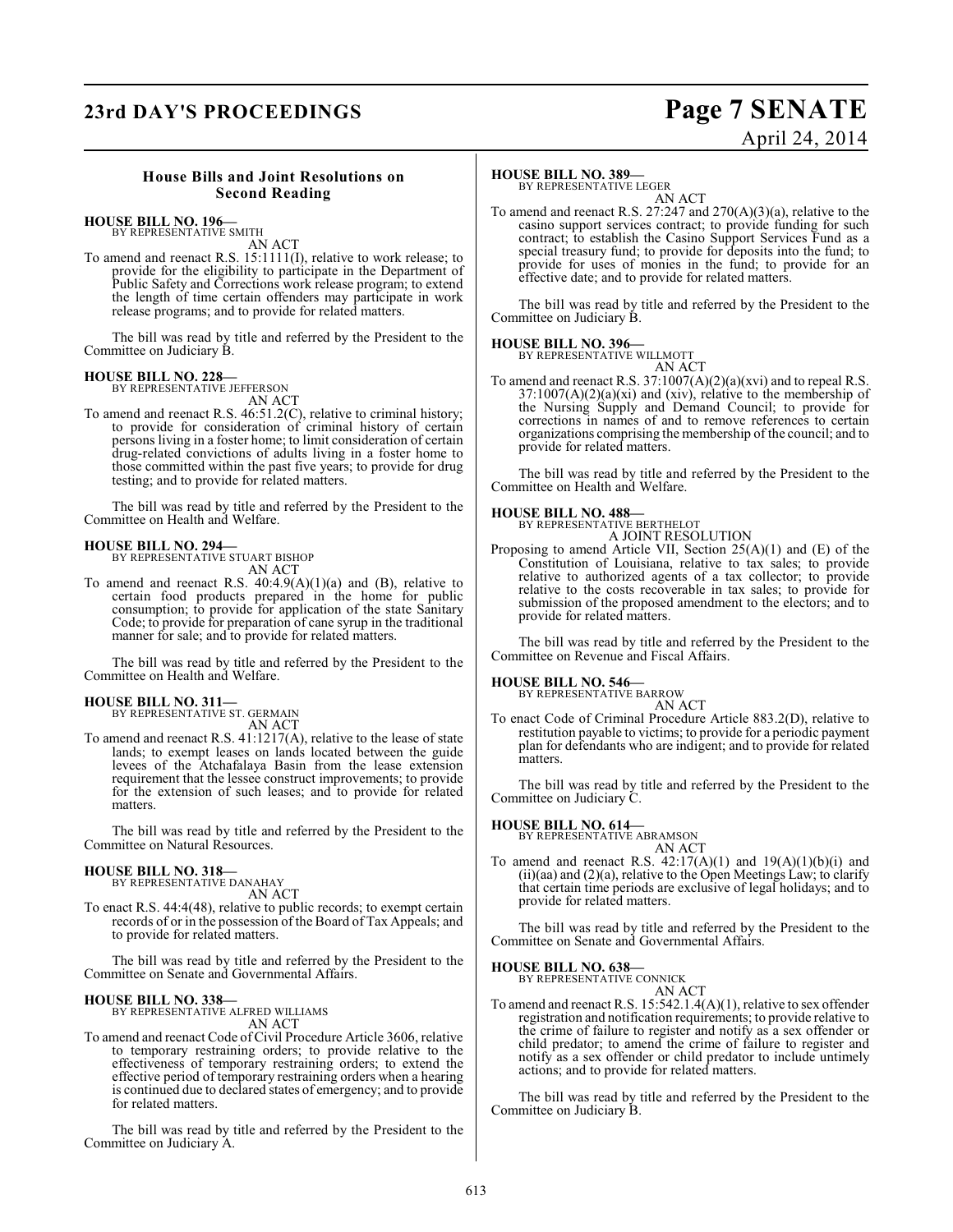# **Page 8 SENATE 23rd DAY'S PROCEEDINGS**

April 24, 2014

#### **HOUSE BILL NO. 639—** BY REPRESENTATIVE CONNICK

AN ACT

To amend and reenact R.S. 15:541(12)(d) and to enact R.S. 15:541(12)(e), relative to registration and notification requirements of sex offenders and child predators; to amend the definition of criminal offense against a victim who is a minor; to require persons convicted of certain stalking offenses to register and provide notification; to provide for application; and to provide for related matters.

The bill was read by title and referred by the President to the Committee on Judiciary B.

#### **HOUSE BILL NO. 684—** BY REPRESENTATIVE ABRAMSON

AN ACT

To enact R.S. 33:9099.2, relative to applicability of certain laws to crime prevention and security districts, improvement districts, and certain other districts; to provide that certain requirements for notice of meetings of a political subdivision and for recording or broadcast of board or commission meetings shall not apply to certain such districts; and to provide for related matters.

The bill was read by title and referred by the President to the Committee on Local and Municipal Affairs.

# **HOUSE BILL NO. 782—** BY REPRESENTATIVE THOMPSON

- AN ACT
- To amend and reenact R.S. 30:961(B) and R.S. 56:10.1(B) and to enact R.S. 30:961(J) and (K), relative to the proceeds of surface water owned by the state; to provide for reimbursement to the state for withdrawal and use of water from certain bodies of water; to provide for the deposit of monies collected by the state from the withdrawal or use of surface water; and to provide for related matters.

The bill was read by title and referred by the President to the Committee on Natural Resources.

#### **HOUSE BILL NO. 869—**

BY REPRESENTATIVE PONTI

AN ACT To amend and reenact R.S. 37:1437(C)(2)(c), (5)(b), and (6)(a)(ii), relative to licensing by the Louisiana Real Estate Commission; to provide for changes to the post-license educational requirements of real estate brokers and salespersons; and to provide for related matters.

The bill was read by title and referred by the President to the Committee on Commerce, Consumer Protection, and International Affairs.

### **HOUSE BILL NO. 894—**

BY REPRESENTATIVE HOFFMANN AN ACT

To amend and reenact R.S.37:3394(B) and (H), relative to the Louisiana Real Estate Appraisers Board; to provide for membership requirements and qualifications; and to provide for related matters.

The bill was read by title and referred by the President to the Committee on Commerce, Consumer Protection, and International Affairs.

#### **HOUSE BILL NO. 915—**

BY REPRESENTATIVE ALFRED WILLIAMS AN ACT

To enact R.S. 13:1000.10, 1415, 2071.1, 2488.40, and Part X of Chapter 7 of Title 13 of the Louisiana Revised Statutes of 1950, to be comprised of R.S. 13:2489.1, relative to collection of fees in all East Baton Rouge Parish courts; to require all courts in East Baton Rouge Parish to levy a warrant recall fee to fund a misdemeanor detention facility; to provide for the collection of the fee and expenditure of funds collected; to provide reporting requirements; and to provide for related matters.

The bill was read by title and referred by the President to the Committee on Finance.

# **HOUSE BILL NO. 981—** BY REPRESENTATIVE GAINES

AN ACT

To enact R.S. 47:337.10.1, relative to the parish of St. John the Baptist; to provide relative to political subdivisions within the parish; to provide relative to the sales and use taxes levied by the political subdivisions; to authorize the governing authority of the parish and of any such political subdivision to establish sales tax holidays; to authorize the governing authorities to exempt purchases of tangible personal property from sales and use taxes during any such holiday; to provide limitations; and to provide for related matters.

The bill was read by title and referred by the President to the Committee on Local and Municipal Affairs.

#### **HOUSE BILL NO. 1018—**

BY REPRESENTATIVE HOFFMANN

AN ACT To amend and reenact R.S. 37:3396(B), (D), and (F)(2), 3397(B)(1), (3)(introductory paragraph) and (d) through (f), (4), and (5),  $3398(A)$ ,  $3401(B)$ ,  $(C)(introducing) paragraph)$  and  $(3)$ ,  $3408(B)$ , (C)(2), and (E), and  $3410(A)$ , to enact R.S. 37:3392(13), 3397.1, and 3409(E)(4), and to repeal R.S.  $37:3397(B)(6)$ , (C), and (D),  $3398(D)$ , and  $3401(D)$ , relative to the Louisiana Real Estate Appraisers Law; to provide for board terms; to provide relative to license qualifications; to provide relative to criteria for license classifications and continuing education requirements; to provide relative to examinations; to provide relative to nonresident licenses; to provide relative to disciplinary proceedings; to provide for standards for the development and communication of real estate appraisers; and to provide for related matters.

The bill was read by title and referred by the President to the Committee on Commerce, Consumer Protection, and International Affairs.

#### **HOUSE BILL NO. 1037—**

BY REPRESENTATIVE HAZEL

AN ACT To amend and reenact R.S. 14:284, relative to offenses affecting public morals; to amend the criminal penalty provisions in the statute regarding Peeping Toms; and to provide for related matters.

The bill was read by title and referred by the President to the Committee on Judiciary C.

#### **HOUSE BILL NO. 1086—**

BY REPRESENTATIVE BARRAS

AN ACT To amend and reenact R.S. 33:9022(5), relative to nonprofit economic development corporations; to provide with respect to definitions; to authorize economic development districts and authorities to authorize creation of nonprofit economic development corporations; and to provide for related matters.

The bill was read by title and referred by the President to the Committee on Local and Municipal Affairs.

### **HOUSE BILL NO. 1091—**

#### BY REPRESENTATIVES WILLMOTT AND BILLIOT AN ACT

To enact R.S. 32:284.1, relative to the transportation of dogs; to prohibit the transportation of dogs in pickup truck beds on certain roadways; to provide exceptions; to provide for penalties; to provide definitions; and to provide for related matters.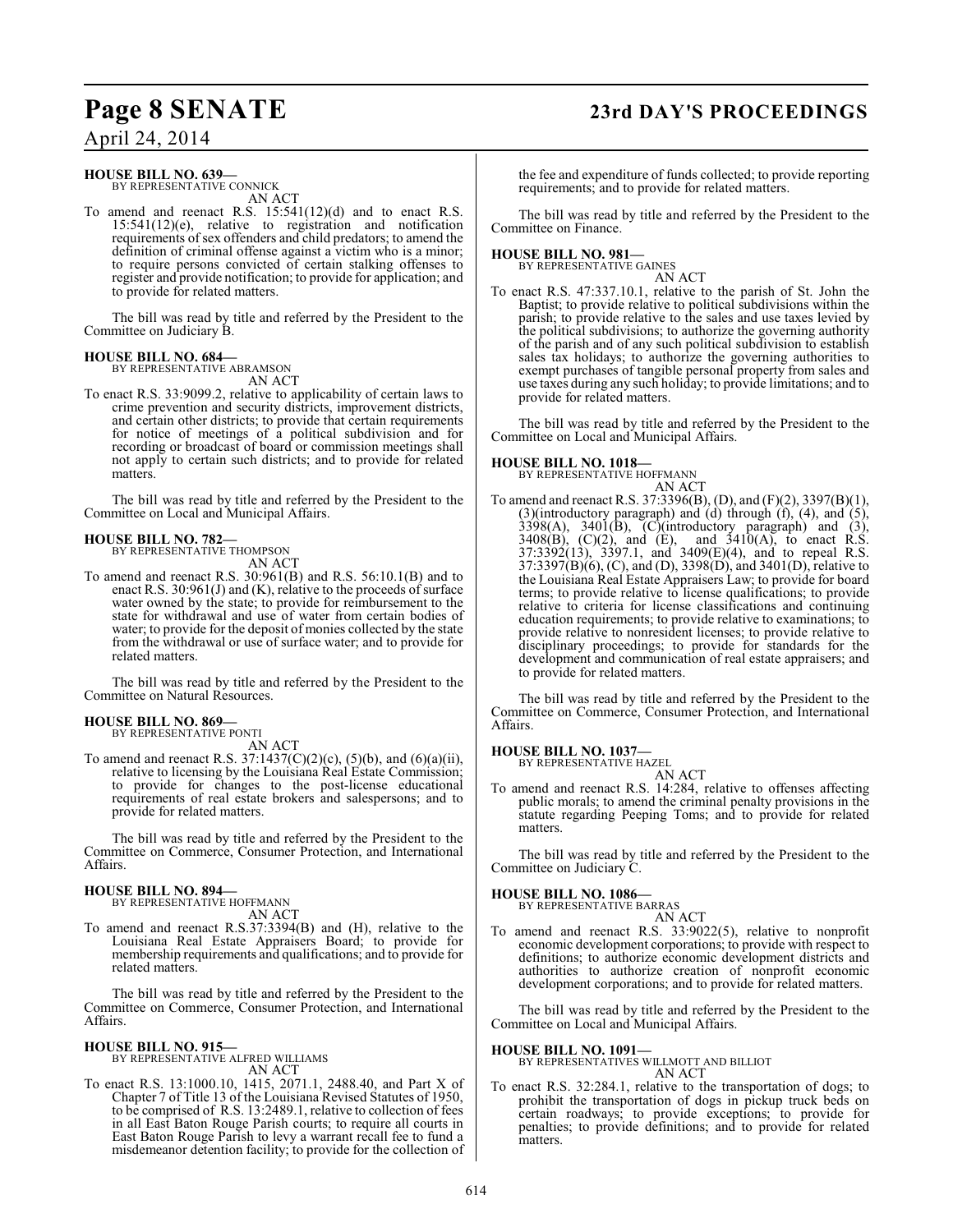# **23rd DAY'S PROCEEDINGS Page 9 SENATE**

# April 24, 2014

The bill was read by title and referred by the President to the Committee on Transportation, Highways and Public Works.

- **HOUSE BILL NO. 1112—** BY REPRESENTATIVES MACK, ADAMS, BILLIOT, BROADWATER, HENRY BURNS, CARMODY, CHANEY, CONNICK, CROMER, DOVE,<br>EDWARDS, FOIL, GAROFALO, HAVARD, HAZEL, HENRY, HODGES,<br>HOFMANN, HOLLIS, IVEY, JOHNSON, LEGER, LORUSSO, JAY<br>MORRIS, JIM MORRIS, POPE, PYLANT, SEABAUGH, TALBOT,<br>THIBAUT, T AN ACT
- To enact R.S. 47:463.165, relative to motor vehicle special prestige license plates; to provide for the "National Rifle Association" special prestige license plate; to provide for the creation, issuance, and design of such license plates; to provide relative to the fee and distribution of fees for such plates; to authorize the promulgation of rules and regulations relative to the creation and implementation of a special prestige license plate; and to provide for related matters.

The bill was read by title and referred by the President to the Committee on Transportation, Highways and Public Works.

### **HOUSE BILL NO. 1114—**

BY REPRESENTATIVE ABRAMSON AN ACT

To amend and reenact Civil Code Articles 1495 and 1522 and Code of Civil Procedure Article 3396.9, and to repeal Civil Code Article 1493(E), relative to successions and donations; to provide for forced heirs and the amount of the forced portion and disposable portion; to provide for separate donations of usufruct and naked ownership; to provide for concurrence of successors who are interdicts or unemancipated minors; to provide for an effective date; and to provide for related matters.

The bill was read by title and referred by the President to the Committee on Judiciary A.

#### **HOUSE BILL NO. 1150—**

BY REPRESENTATIVES LORUSSO, ADAMS, ARMES, BROADWATER, CORNN, HENROWN, HENROWN, EUROS, CORNODY, CARTER, CHANEY, COX, DOVE, EDWARDS, FANNIN, FOIL, FRANKLIN, GAINES, GAROFALO, GISCLAIR, GREENE, HARRISON, HAVARD, HAZEL, HILL,

To enact R.S. 47:490.26, relative to military honor license plates; to provide for the establishment of a military honor license plate for military service during the Cold War; to require the secretary to promulgate rules and regulations relative to the creation and implementation of this military honor license plate; to provide for the creation, issuance, and design of such plates; and to provide for related matters.

The bill was read by title and referred by the President to the Committee on Transportation, Highways and Public Works.

#### **HOUSE BILL NO. 1234—** BY REPRESENTATIVE PONTI

AN ACT

To amend and reenactR.S. 51:709(5)(a)(introductoryparagraph) and (ii) and to enact R.S.  $51:705(H)$ , relative to the registration of securities; to remove the exemption from registration under the Louisiana Securities Law, relative to Regulation A securities of the Federal Securities Act of 1933; to require registration under the Louisiana Securities Law of Regulation A securities of the Federal Securities Act of 1933; and to provide for related matters.

The bill was read by title and referred by the President to the Committee on Commerce, Consumer Protection, and International Affairs.

#### **HOUSE BILL NO. 1238—**

BY REPRESENTATIVE MORENO AN ACT

To amend and reenact R.S.  $47:469.1(A)$  and  $(C)(2)$ , relative to special prestige license plates; to authorize the issuance of a special "For Hire" plate to owners and operators of certain vehicles; and to provide for related matters.

The bill was read by title and referred by the President to the Committee on Transportation, Highways and Public Works.

#### **House Concurrent Resolutions on Second Reading**

## **HOUSE CONCURRENT RESOLUTION NO. 10—** BY REPRESENTATIVE CONNICK

A CONCURRENT RESOLUTION

To approve the annual integrated coastal protection plan for Fiscal Year 2014-2015 as adopted by the Coastal Protection and Restoration Authority.

The resolution was read by title and referred by the President to the Committee on Natural Resources.

#### **HOUSE CONCURRENT RESOLUTION NO. 42—** BY REPRESENTATIVE GUINN

#### A CONCURRENT RESOLUTION

To designate the community of Thornwell in Jefferson Davis Parish as the Yellow Rail Capital of the World and to recognize the Yellow Rails and Rice Festival held in Thornwell, Louisiana.

The resolution was read by title and referred by the President to the Committee on Local and Municipal Affairs.

## **HOUSE CONCURRENT RESOLUTION NO. 63—** BY REPRESENTATIVE JAMES A CONCURRENT RESOLUTION

To authorize and direct the Louisiana StateLawInstitute to study and make recommendations to the Louisiana Legislature regarding the law of lesion beyond moiety, including but not limited to the restrictions and applicable time limitations for bringing such an action.

The resolution was read by title and referred by the President to the Committee on Judiciary A.

#### **Reports of Committees**

The following reports of committees were received and read:

#### **REPORT OF COMMITTEE ON**

#### **FINANCE**

Senator Jack Donahue, Chairman on behalf of the Committee on Finance, submitted the following report:

#### April 23, 2014

To the President and Members of the Senate:

I am directed by your Committee on Finance to submit the following report:

- **SENATE BILL NO. 84—**<br>BY SENATORS NEVERS, ADLEY, BROOME AND BROWN AND<br>REPRESENTATIVES HONORE, JAMES AND ALFRED WILLIAMS<br>AN ACT
- To amend and reenact R.S. 9:3560(A), 3578.3, 3578.5 and 3578.6, and R.S. 51:1406(1), and to enact R.S. 9:3537 and R.S. 9:3578.8(E), relative to consumer credit transactions, deferred presentment transactions and small loans; to provide relative to holding of checks; to provide relative to licensing; to provide certain definitions, limitations, and requirements; to provide for the adoption of regulations and the implementation of a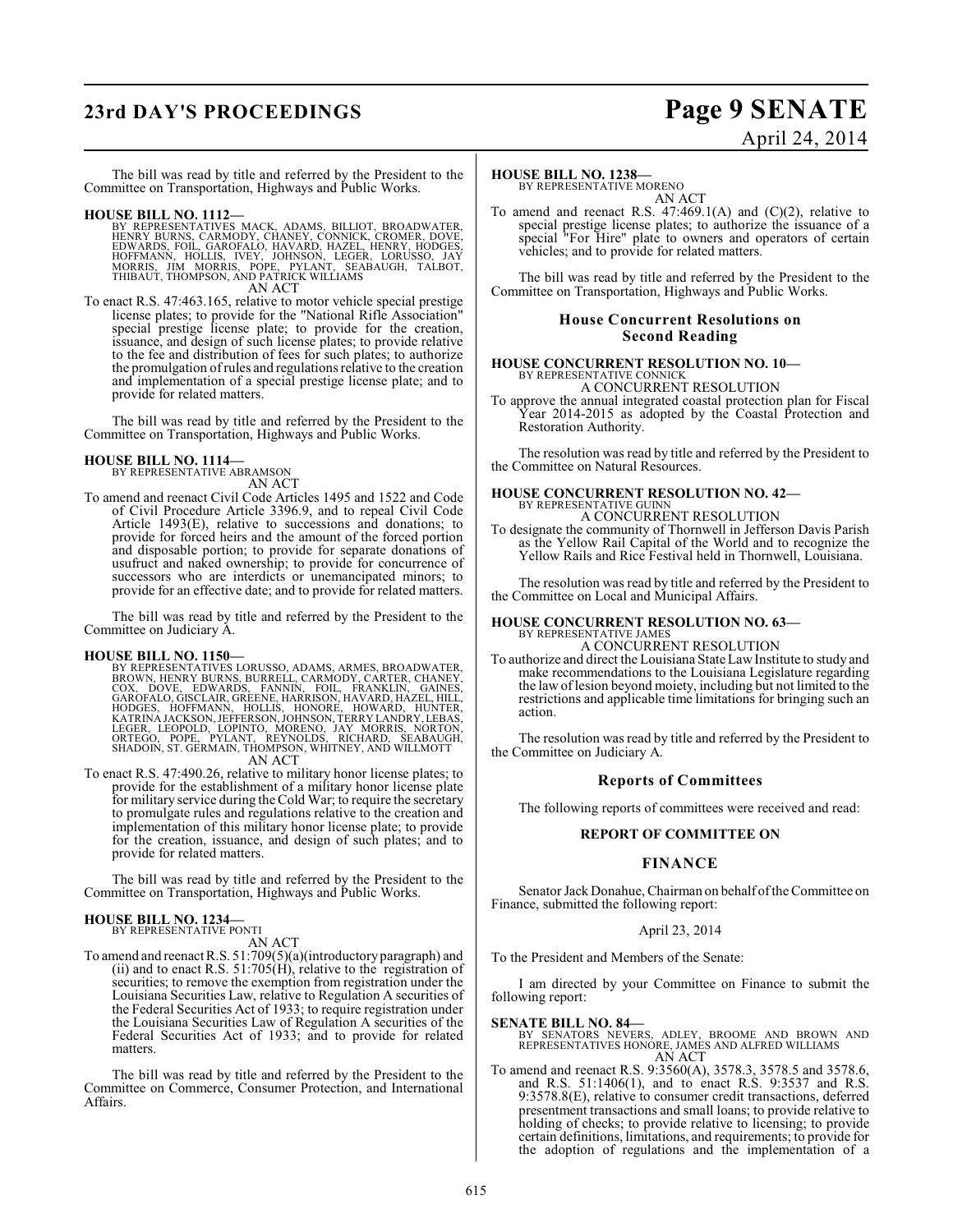## **Page 10 SENATE 23rd DAY'S PROCEEDINGS**

database; to provide relative to certain prohibited acts and violations of such acts; to provide for certain terms, conditions, and procedures; and to provide for related matters.

Reported with amendments.

#### **SENATE BILL NO. 138—** BY SENATOR MILLS

AN ACT

To enact R.S. 32:412(M) and R.S. 40:1321(M), relative to drivers' licenses and special identification cards; to provide for the exhibition of the logo of any Louisiana university on a driver's license and special identification card; to authorize collection of a university logo fee, if any, as established by any Louisiana university for the use and display of its logo; to provide for the disbursement of such logo fees collected to the foundation of such universities; and to provide for related matters.

Reported favorably.

**SENATE BILL NO. 338—** BY SENATOR DONAHUE

AN ACT

To enact R.S. 24:653(M), relative to duties and function of the Joint Legislative Committee on the Budget; to provide relative to economic reports for projects submitted in conjunction with the request for the review or approval of the Joint Legislative Committee on the Budget; to provide for an effective date; and to provide for related matters.

Reported with amendments.

# **SENATE BILL NO. 409—** BY SENATOR MILLS

#### AN ACT

To amend and reenact R.S. 39:199(D), relative to methods of procurement; to provide for the lowest available price for certain software procurement contracts; to provide for an effective date; and to provide for related matters.

Reported with amendments.

#### **SENATE BILL NO. 573** BY SENATOR CHABERT

AN ACT

To amend and reenact R.S. 36:101(B) and (C)(1), the introductory paragraph of  $104(B)(1)(a)$ ,  $107(A)$ , and  $108(A)$  and to enact R.S. 36:110, relative to the creation of an office of multimodal commerce in the Department of Economic Development; to provide for a transfer of certain powers, duties, responsibilities, and corresponding department employees, equipment, facilities, funding, and statutory entities from the Department of Transportation and Development to such office and department; to restructure the Department of Economic Development; to create the Multimodal Commerce Transition Commission and provide for the creation of a transition plan by such commission; and to provide for related matters.

Reported with amendments.

Respectfully submitted, JACK DONAHUE Chairman

### **Senate Bills and Joint Resolutions on Second Reading Reported by Committees**

#### **SENATE BILL NO. 165—** BY SENATOR MURRAY

AN ACT

To enact R.S. 22:1060.5, relative to prescription drug specialty tiers; to prohibit the payment by an insured of a percentage of the cost of a drug; to provide with respect to limits on co-payments; to

provide for limits on out-of-pocket expenses for prescription drugs; and to provide for related matters.

Reported with amendments by the Committee on Insurance.

#### **SENATE COMMITTEE AMENDMENTS**

Amendments proposed by Senate Committee on Insurance to Original Senate Bill No. 165 by Senator Murray

#### AMENDMENT NO. 1

On page 1, line 2, after "tiers;" delete the remainder of the line and delete line 3 in its entirety and on line 4 delete "on co-payments;" and insert "to provide with respect to limits on co-insurance;"

#### AMENDMENT NO. 2

On page 1, line 10, after "**R.S. 22:1060.1(8),**" delete the remainder of the line and delete lines  $\overline{11}$  through 17 in their entirety and on page 2, delete lines 1 through 4 in their entirety and insert "**and utilizes a specialty drug tier, shall limit any required co-payment or coinsurance applicable to specialty drugs on a specialty tier to an amount not to exceed one hundred and fifty dollars per month for each specialty drug up to a thirty-day supply of any single drug.**"

#### AMENDMENT NO. 3

On page 2, delete lines 8 through 17 in their entirety and insert "**C. The provisions of this Section shall not apply to high**

**deductible health plans or policies that are qualified to be used in conjunction with a health savings account, a medical savings account, or other similar program authorized by 26 U.S.C. 220 et seq.**"

#### AMENDMENT NO. 4

On page 2, after line 27, insert

"**E. The provisions of this Section shall not apply to the Office of Group Benefits or to the claims of the Office of Group Benefits enrollees administered by health insurance issuers.**

Section 2. The provisions of this Section shall become effective on January 1, 2015."

On motion of Senator Morrish, the committee amendment was adopted. The amended bill was read by title, ordered engrossed and passed to a third reading.

**SENATE BILL NO. 221—**

BY SENATOR ERDEY AN ACT

To enact R.S. 42:851(T), relative to premiums for the Group Benefits Program; to provide for employer contributions to such premiums; to provide for an effective date; and to provide for related matters.

Reported with amendments by the Committee on Insurance.

#### **SENATE COMMITTEE AMENDMENTS**

Amendments proposed by Senate Committee on Insurance to Original Senate Bill No. 221 by Senator Erdey

#### AMENDMENT NO. 1

On page 1, line 10, change "**an employer**" to "**a city, parish, or other local public school system**"

AMENDMENT NO. 2

On page 1, line 14, after "**was**" delete the remainder of the line and insert "**an**"

AMENDMENT NO. 3 On page 1, line 15 change "**of a city**" to "**of another city**"

## AMENDMENT NO. 4

On page 1, at the end of line 16, change "**the**" to "**that**"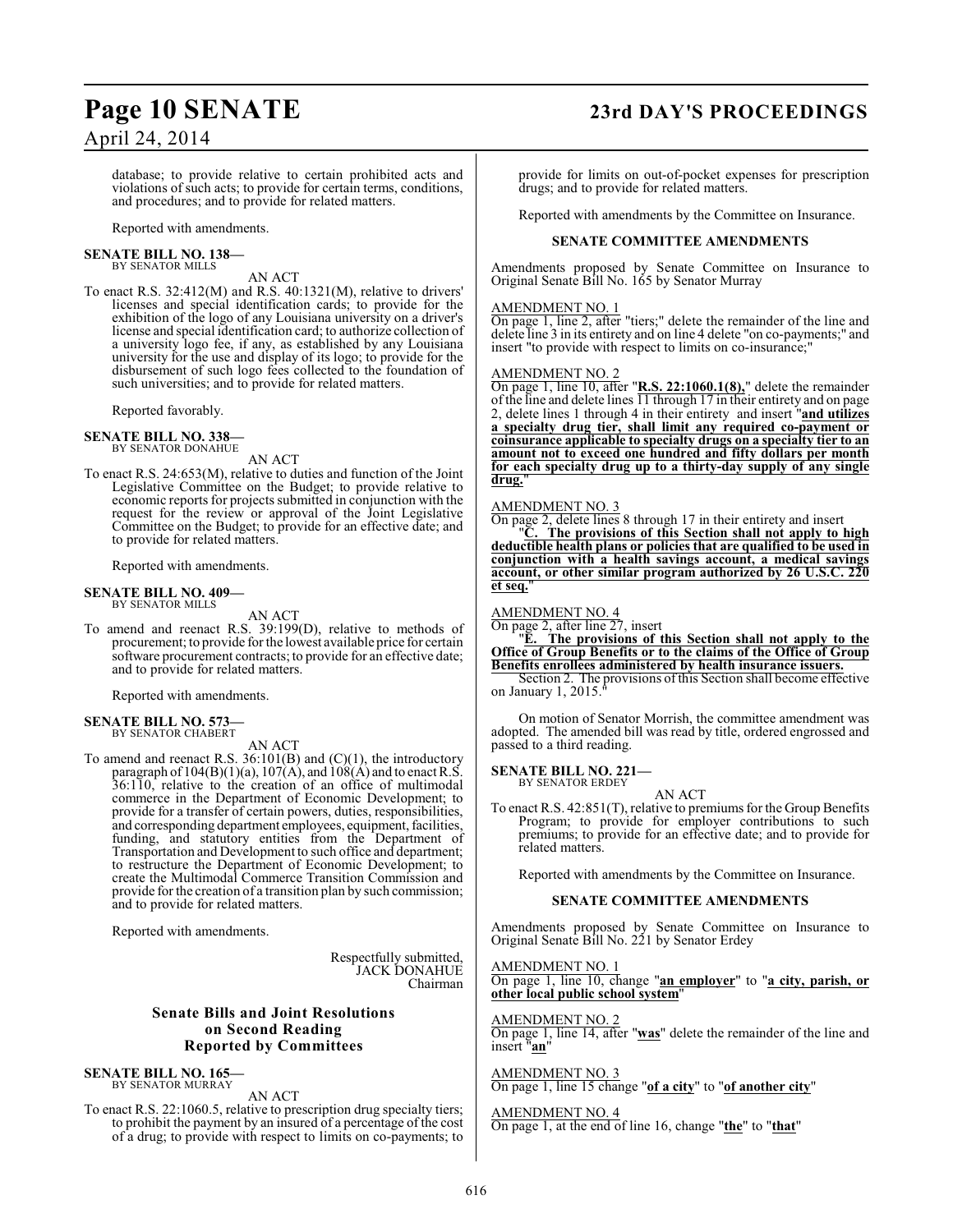## **23rd DAY'S PROCEEDINGS Page 11 SENATE**

# April 24, 2014

AMENDMENT NO. 5 On page 2, line 1, change "**may**" to "**shall**"

#### AMENDMENT NO. 6

On page 2, line 2, after "**contribution**" delete the remainder of the line and delete lines 3 through 7 in their entirety and insert: "**determined pursuant to Subsection E of this Section, applying the sum of his years of participation in the Office of Group Benefits program and his years of participation in the group health insurance program made available by the immediately prior school system. The employer share of the premium so determined shall be remitted to the Office of Group Benefits by the employee's last employer; provided, however, that the immediately prior employer shall reimburse the last employer for the portion of the premium attributable to the employee's duration of employment with that prior employer.**"

On motion of Senator Morrish, the committee amendment was adopted. The amended bill was read by title, ordered engrossed and passed to a third reading.

#### **SENATE BILL NO. 322—**

BY SENATOR MURRAY

AN ACT To amend and reenactR.S. 23:655(B), 667(B), and R.S. 51:2231(C), 2232(12), and 2235(9), relative to the Equal Pay for Women Act; to provide for prohibited discrimination in employment; to provide for jurisdiction; to provide for prescription; to provide for suspension of prescription; to provide for agencies; and to provide for related matters.

Reported favorably by the Committee on Senate and Governmental Affairs. The bill was read by title, ordered engrossed and passed to a third reading.

#### **SENATE BILL NO. 334—** BY SENATOR PETERSON

AN ACT

To amend and reenact R.S. 23:661, 662, 663(2), and (3), 664(A), 665, 666(A), (B), and (C), 667, 668, 669, and R.S. 38:2212(A)(1)(b)(ii)(bb) and R.S. 51:2231(C), 2232(12), the introductory paragraph of 2235, (9), (11), (12), (13), (14), and the introductory paragraph of  $(16)$  and $(16)(c)$ , to enact R.S. 23:663(4), 664(F) and R.S. 38:2212.11 and to repeal R.S. 23:666(F), relative to the "Louisiana Equal Pay for Women Act"; to provide for declaration of public policy; to make policies applicable to men; to provide for definitions; to prohibit discrimination; to prohibit unintentional discrimination; to provide for the Louisiana Commission on Human Rights; to provide for complaint procedure; to provide for time limits; to provide for courts; to provide for judicial interest; to provide for liquidated damages; to provide for coordination of discrimination laws; to provide for public contracts; to require private employers who contract with public entities to perform certain acts; to provide for verification; to provide for affidavits; to provide for penalties; to provide for cancellation of contracts; to provide for enforcement; and to provide for related matters.

Reported favorably by the Committee on Senate and Governmental Affairs. The bill was read by title, ordered engrossed and passed to a third reading.

**SENATE BILL NO. 432—**<br>BY SENATORS BUFFINGTON, ADLEY, ALLAIN, CLAITOR, DORSEY-<br>COLOMB, ERDEY, GUILLORY, HEITMEIER AND MILLS<br>AN ACT

To amend and reenact Chapter 23 of Title 46 of the Louisiana Revised Statutes of 1950, comprised of R.S. 46:1951 through 1959, relative to assistance dogs for disabled persons; to provide for definitions; to provide relative to the full and equal use of public and commercial facilities by disabled persons and their assistance dogs; to provide relative to full and equal use of housing accommodations by disabled persons and their assistance dogs; to provide relative to assistance dog trainers and their rights and liabilities; to provide relative to penalties for the injury or interference with an assistance dog; to provide relative to unlawful representation; and to provide for related matters.

Reported with amendments by the Committee on Health and Welfare.

#### **SENATE COMMITTEE AMENDMENTS**

Amendments proposed by Senate Committee on Health and Welfare to Original Senate Bill No. 432 by Senator Buffington

#### AMENDMENT NO. 1

On page 1, lines 3 and 4, delete "assistance dogs for disable persons" and insert "service dogs for persons with disabilities"

AMENDMENT NO. 2

On page 1, line 5, delete "disabled persons and their assistance dogs" and insert "persons with disabilities and their service dogs"

AMENDMENT NO. 3 On page 1, lines 6 and 7, delete "disabled persons and their assistance dogs" and insert "persons with disabilities and their service dogs"

AMENDMENT NO. 4 On page 1, line 7, after "to" delete "assistance" and insert "service"

AMENDMENT NO. 5 On page 1, line 9, delete "an assistance" and insert "a service"

AMENDMENT NO. 6 On page 1, line 9, after "dog;" delete the remainder of the line

AMENDMENT NO. 7 On page 2, line1, delete "disabled"

AMENDMENT NO. 8 On page 2, line 2, after "person" insert "**with a disability**"

#### AMENDMENT NO. 9

On page 2, line 7, delete "**assistance animal**" and insert "**service dog**"

### AMENDMENT NO. 10

On page 2, line 7, after "**crutches**" insert a comma "**,**"

#### AMENDMENT NO. 11

On page 2, line 8, after "**assistance.**" delete the remainder of the line and delete lines 9 through 12 in their entirety.

#### AMENDMENT NO. 12

On page 2, line 13, delete "disabled person" and insert "**person with a disability**"

#### AMENDMENT NO. 13

On page 2, line 20, delete "Assistance" and insert "**Service**" and after "being trained" insert "**to do work or perform a task for a person with a disability.**"

## AMENDMENT NO. 14

On page 2, delete line 21 through 28 in their entirety

#### AMENDMENT NO. 15 On page 2, line 29, delete "**twenty feet. "Assistance**" and insert "**"Service**"

AMENDMENT NO. 16 On page 3, line 7, delete "**psychiatric**"

#### AMENDMENT NO. 17

On page 3, line 14, delete "**Disabled** person" and insert "**Person with a disability**"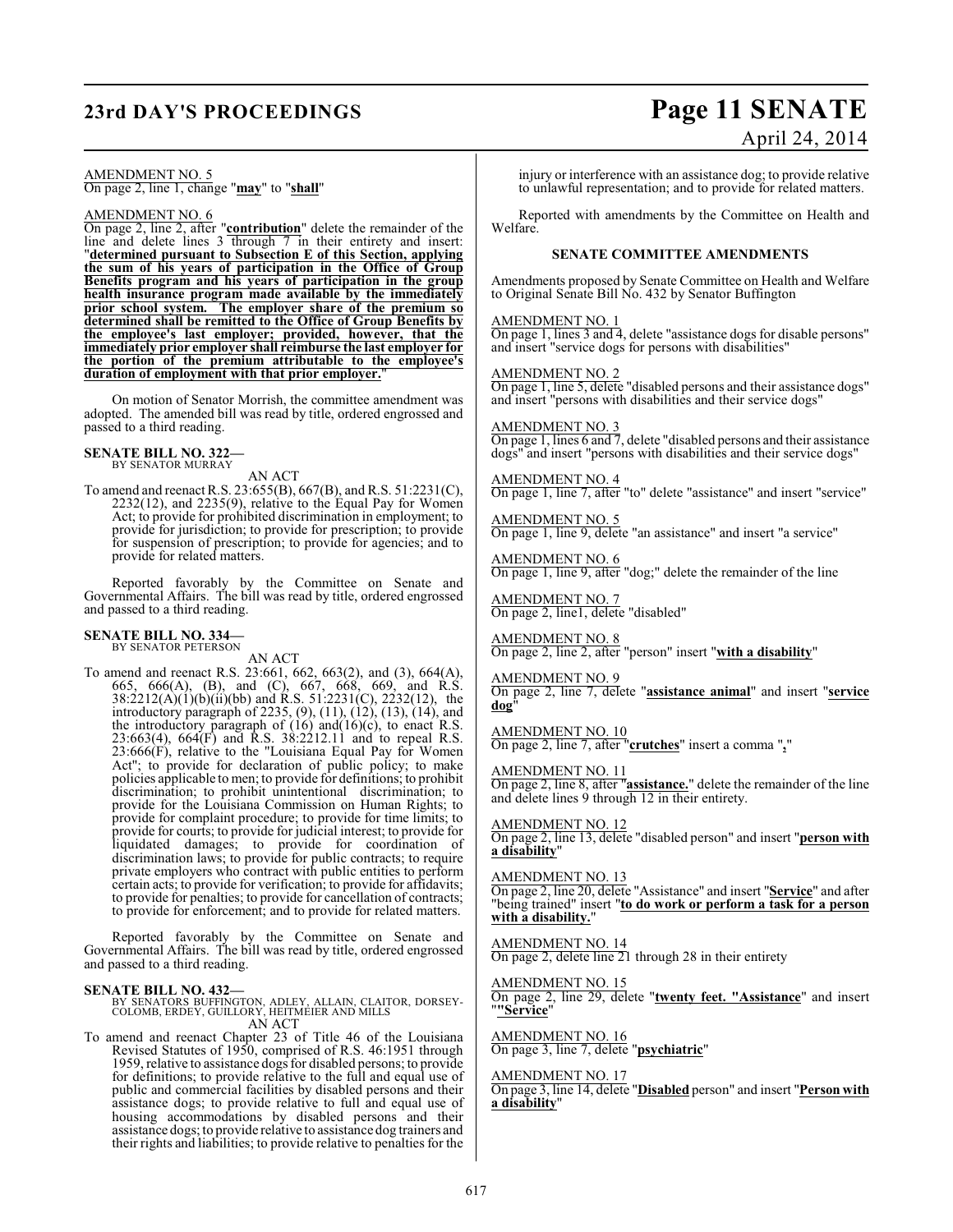## **Page 12 SENATE 23rd DAY'S PROCEEDINGS**

AMENDMENT NO. 18 On page 3, line 18, after "**impairment**" insert "**, including military veterans with traumatic brain injury or post traumatic stress disorder**" AMENDMENT NO. 19 On page 3, line 19, delete "assistance" and insert "**service**" AMENDMENT NO. 20 On page 3, line 20, delete "disabled person" and insert "**person with a disability**" AMENDMENT NO. 21 On page 3, line 23, delete "disabled person" and insert "**person with a disability**" AMENDMENT NO. 22 On page 4, line 8, delete "disabled person" and insert "**person with a disability**" and delete "an assistance" and insert "**a service**" AMENDMENT NO. 23 On page 4, delete lines 13 through 15 in their entirety and insert: "D. **(1)A public entity may ask person with a disability to remove his service dog from a premises if either of the following is present: (a) The service dog is out of control, and the person with the disability accompanying the service dog does not take effective action to control it. (b) The service dog is not housebroken. (2) If the service dog is properly excluded, the public entity shall give the person with the disability the opportunity to enter without the service dog. E. (1) A public entity shall not ask about the nature or extent of a person's disability, but may make two inquiries to determine whether such a dog qualifies as a service dog: (a) A public entity may ask if the service dog is required because of a disability. (b) A public entity may ask what work or task the service dog has been trained to perform. (2) A public entity shall not require documentation for proof the service dog has been certified, trained, or licensed as a service dog.**" AMENDMENT NO. 24 On page 4, line 16, delete "**E.**" and insert "**F.**" AMENDMENT NO. 25 On page 4, line 21, before "than" delete "disabled person" and insert "**person with a disability**" AMENDMENT NO. 26 On page 4, line 22, delete "assistance" and insert "**service**" AMENDMENT NO. 27 On page 4, line 24, delete "disabled person" and insert "**person with a disability**" AMENDMENT NO. 28 On page 5, line 1, delete "disabled person" and insert "**person with a disability**" AMENDMENT NO. 29 On page 5, line 3, delete "disabled person" and insert "**person with a disability**" and delete "**an assistance**" and insert "**a service**" AMENDMENT NO. 30 On page 5, delete lines 8 through 12 in their entirety AMENDMENT NO. 31 On page 5, line 13, delete "Assistance" and insert "**Service**" AMENDMENT NO. 32 On page 5, line 14, delete "an assistance" and insert "**a service**" AMENDMENT NO. 33 On page 5, line 15, delete "disabled person" and insert "**person with a disability**" AMENDMENT NO. 34 On page 5, line 16, delete "an assistance" and insert "**a service**" AMENDMENT NO. 35 On page 5, line 18, delete "an assistance" and insert "**a service**" AMENDMENT NO. 36 On page 5, line 19, delete "assistance" and insert "**service**" AMENDMENT NO. 37 On page 5, line 20, delete "an assistance" and insert "**a service**" AMENDMENT NO. 38 On page 5, line 22, delete "**(1)**" AMENDMENT NO. 39 On page 5, line 26, delete "disabled person" and insert "**person with a disability**" and delete "an assistance" and insert "**a service**" AMENDMENT NO. 40 On page 5, line 29, delete "disabled person" and insert "**person with a disability**" AMENDMENT NO. 41 On page 6, delete lines 3 through 12 in their entirety AMENDMENT NO. 42 On page 6, line 13, delete "**(1)**" and delete "an assistance" and insert "**a service**" AMENDMENT NO. 43 On page 6, line 14, delete "an assistance" and insert "**a service**" AMENDMENT NO. 44 On page 6, line 18, delete "assistance" and insert "**service**" AMENDMENT NO. 45 On page 6, line 19, delete "assistance" and insert "**service**" AMENDMENT NO. 46 On page 6, delete lines 20 through 23 in their entirety AMENDMENT NO. 47 On page 7, delete lines 1 through 6 in their entirety AMENDMENT NO. 48 On page 7, line 7, delete "disabled" AMENDMENT NO. 49 On page 7, line 8, after "pedestrians" insert "**with disabilities**" AMENDMENT NO. 50 On page 7, line 9, delete "disabled pedestrian" and insert "**pedestrian with a disability**" AMENDMENT NO. 51 On page 7, line 11, delete "disabled pedestrian" and insert "**pedestrian with a disability**" and delete "an assistance" and insert "**a service**" AMENDMENT NO. 52 On page 7, line 14, delete "disabled pedestrian" and insert "**pedestrian with a disability**" AMENDMENT NO. 53 On page 7, line 15, delete "assistance" and insert "**service**" AMENDMENT NO. 54 On page 7, line 17, delete "disabled pedestrian" and insert "**pedestrian with a disability**"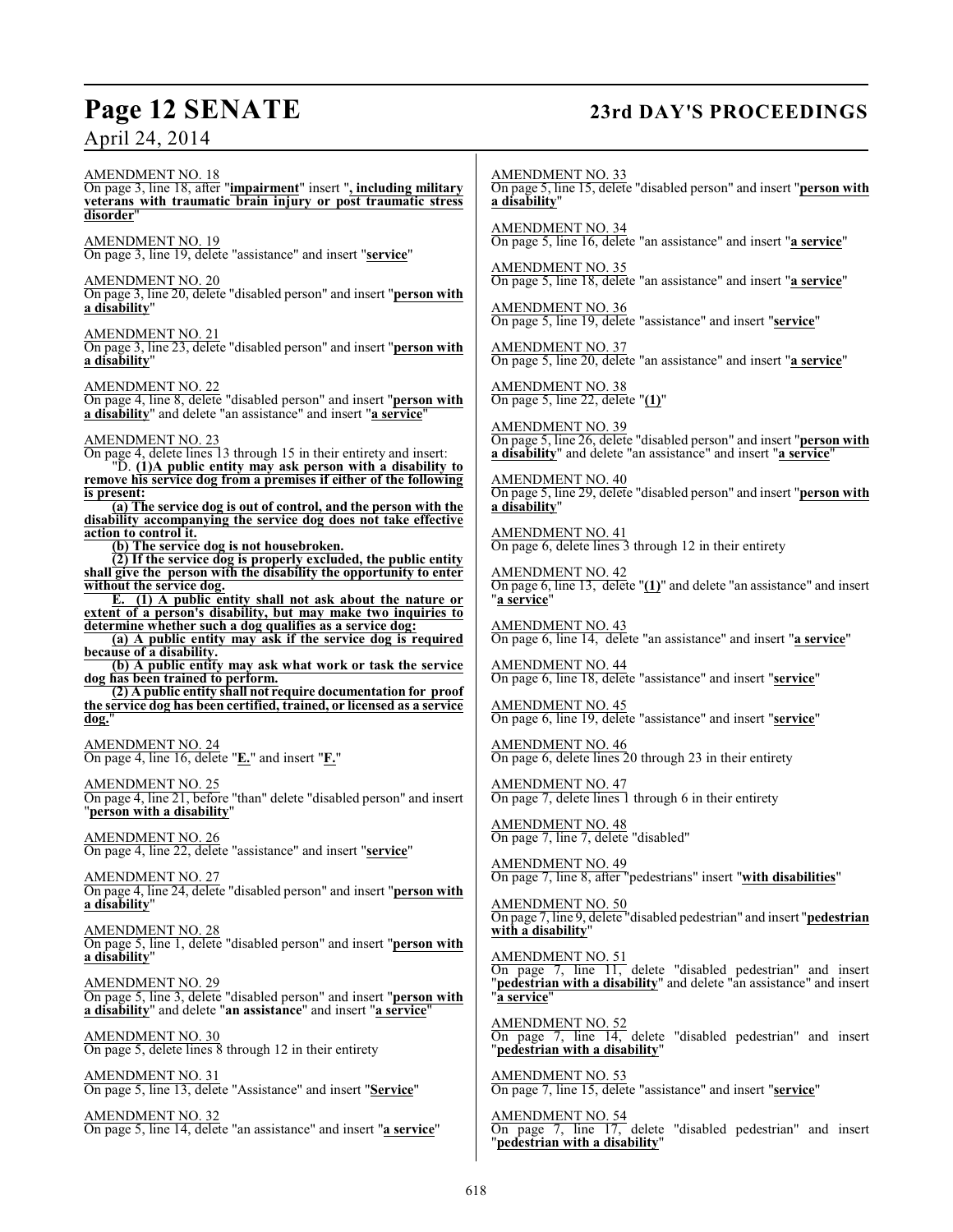## **23rd DAY'S PROCEEDINGS Page 13 SENATE**

# April 24, 2014

#### AMENDMENT NO. 55

On page 7, line 22, delete "assistance" and insert "**service**"

#### AMENDMENT NO. 56

On page 7, line 23, delete "Assistance" and insert "**Service**"

#### AMENDMENT NO. 57

On page 8, line 1, delete "disabled person" insert "**person with a disability**"

On motion of Senator Heitmeier, the committee amendment was adopted. The amended bill was read by title, ordered engrossed and passed to a third reading.

#### **SENATE BILL NO. 443—** BY SENATOR MURRAY

AN ACT

To amend and reenact R.S. 23:663(3), relative to the "Equal Pay for Women Act"; to provide for prohibited discrimination in employment; to provide for applicability to local governments and local political subdivisions; and to provide for related matters.

Reported with amendments by the Committee on Senate and Governmental Affairs.

#### **SENATE COMMITTEE AMENDMENTS**

Amendments proposed by Senate Committee on Senate and Governmental Affairs to Original Senate Bill No. 443 by Senator Murray

AMENDMENT NO. 1

On page 1, line 2, after "R.S. 23:663(3)" and before "," insert, "and 667(A)"

#### AMENDMENT NO. 2

On page 1, delete line 4 and insert in lieu thereof the following: "political subdivisions as defined in the constitution; to provide for complaint procedures; and to provide for related matters.

#### AMENDMENT NO. 3

On page 1, delete line 6 and insert "Section 1. R.S. 23:663(3) and  $667(A)$  are hereby amended and reenacted to read as follows:

AMENDMENT NO. 4

On page 1, line 13, after "**subdivision**" delete the remainder of the line.

#### AMENDMENT NO. 5

On page 1, line 14, after "**of the**" delete the remainder of the line and insert in lieu thereof the following: "**Constitution of Louisiana or any department, office, division, agency, commission, board, or committee of the political subdivision**."

## AMENDMENT NO. 6

On page 1, after line 14, insert: "\* \* \*

§667. Limitation of actions

A. Any action filed in the Nineteenth Judicial District Court **a court of competent jurisdiction where the employee is domiciled or pursuant to the provisions of the Code of Civil Procedure Art. 42** to recover unpaid wages or any other form of relief for a violation of this Chapter shall be commenced within one year of the date that an employee is aware or should have been aware that the employee's employer is in violation of this Chapter. \* \* \*"

On motion of Senator Amedee, the committee amendment was adopted. The amended bill was read by title, ordered engrossed and passed to a third reading.

#### **SENATE BILL NO. 535—**

BY SENATORS ADLEY, BUFFINGTON AND WHITE AN ACT

To enact Chapter 11 of Title 24 of the Louisiana Revised Statutes of 1950, to be comprised of R.S. 24:671 through 675, and 681 through 685, and R.S. 40:1379.1(O), relative to legislative security; to provide for a director of legislative security; to provide for the qualifications, compensation, duties and functions of the director; to provide for legislative security officers; to provide for the manner in which certain special officer commissions may be issued; to create the Joint Legislative SecurityCouncil; to provide for the composition and membership of the council; to provide for the powers and duties of the council; to provide for compensation of the council members; and to provide for related matters.

Reported with amendments by the Committee on Senate and Governmental Affairs.

#### **SENATE COMMITTEE AMENDMENTS**

Amendments proposed by Senate Committee on Senate and Governmental Affairs to Original Senate Bill No. 535 by Senator Adley

AMENDMENT NO. 1 On page 1, line 13, change "676" to "675"

AMENDMENT NO. 2 On page 2, line 11, change "**such**" to "**the**" in both places

#### AMENDMENT NO. 3

On page 2, line 13, after "**shall**" delete the remainder of the line and delete lines 14 through 18 in their entirety and insert: "**have such qualifications as determined by the Joint Legislative Security Council. He shall not be a member of the legislature.**"

AMENDMENT NO. 4 On page 2, line 22, after "**Council**" insert "**for approval**"

#### AMENDMENT NO. 5 On page 3, line 7, after "**Council**" insert "**for approval**"

AMENDMENT NO. 6 On page 3, line 20, after "**order**" insert "**within his area of jurisdiction**"

#### AMENDMENT NO. 7

On page 6, between lines 13 and 14, insert:

"**E. The council shall determine the qualifications of the director of legislative security.**"

## AMENDMENT NO. 8

On page 6, line 27, delete "**inclusive,**"

On motion of Senator Amedee, the committee amendment was adopted. The amended bill was read by title, ordered engrossed and passed to a third reading.

#### **SENATE BILL NO. 568—** BY SENATOR NEVERS

AN ACT

To amend and reenact R.S.  $37:1041(C)(2)(a)$ ,  $(3),(4)(a)$ , and  $(5)$ , to enact R.S. 37:1041(C)(6) and (D), 1048(15) and (16), and 1049(8), and to repeal R.S.  $37:1041(C)(2)(b)$  and (d) and  $1061(\vec{A})(29)$ , relative to the practice of optometry; to provide definitions; to provide for the powers of the board in the control and regulation of the practice of optometry; to provide for the qualifications and requirements of applicants desiring to become licensed to practice optometry; and to provide for related matters.

Reported with amendments by the Committee on Health and Welfare.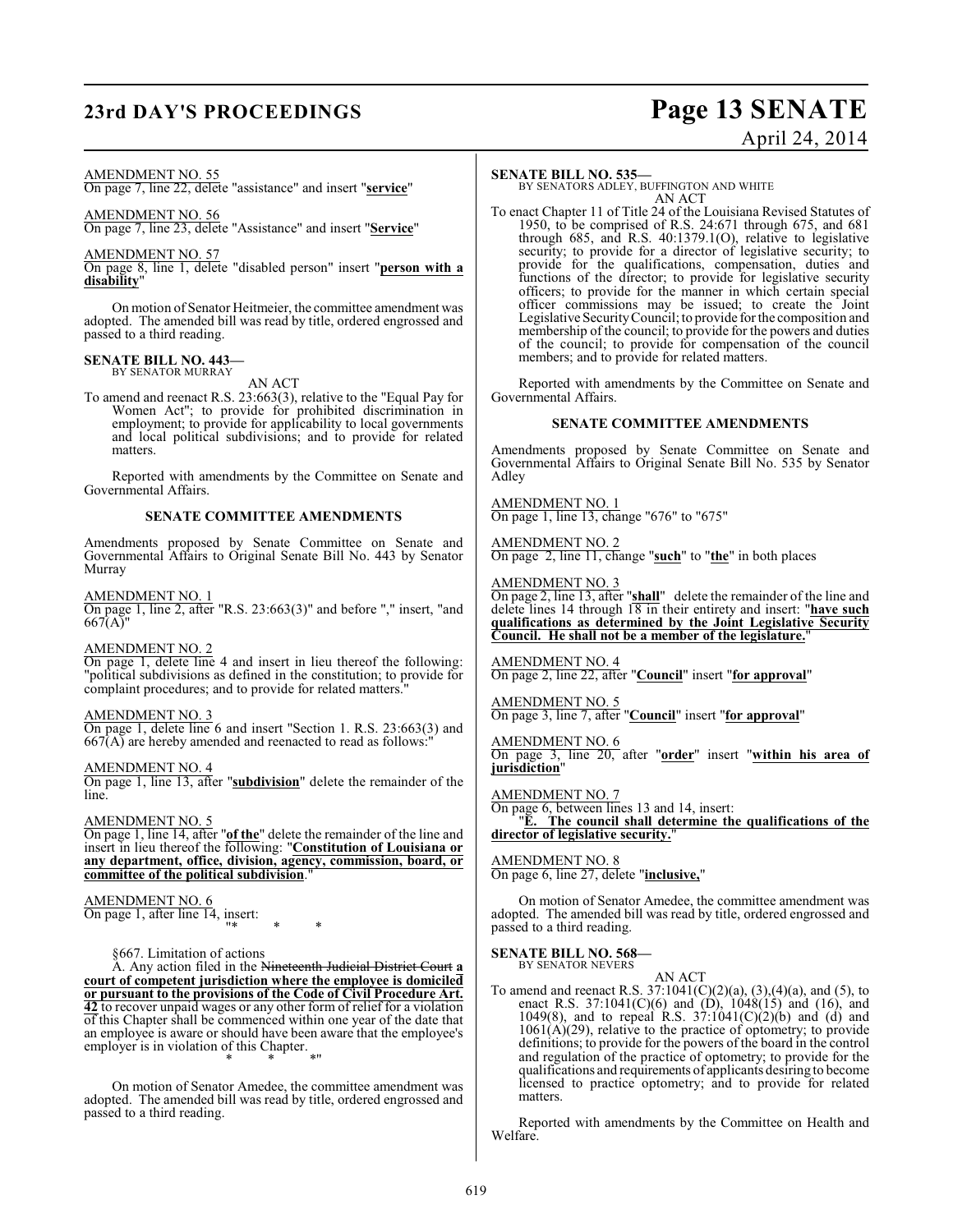#### **SENATE COMMITTEE AMENDMENTS**

Amendments proposed by Senate Committee on Health and Welfare to Original Senate Bill No. 568 by Senator Nevers

AMENDMENT NO. 1

On page 2, line 24, after "surgery" insert "**such as YAG laser capsulotomy, laser peripheral iridotomy, and laser trabeculoplasty**"

AMENDMENT NO. 2

On page 3, line 19, delete "**Keratomileus**" and insert "**Keratomileusis**"

AMENDMENT NO. 3

On page 3, line 20, delete "**Photorefractive Keratectomy**" and insert "**Laser Epithelial Keratomileusis**"

#### AMENDMENT NO. 4

On page 5, delete lines 6 through 8 in their entirety.

On motion of Senator Heitmeier, the committee amendment was adopted. The amended bill was read by title, ordered engrossed and passed to a third reading.

#### **House Bills and Joint Resolutions on Second Reading Reported by Committees**

#### **HOUSE BILL NO. 183—** BY REPRESENTATIVE HARRIS

AN ACT

To amend and reenact R.S. 6:969.18(A)(2) and to repeal R.S. 6:969.18(G), relative to the Louisiana Motor Vehicle Sales Finance Act; to increase the documentation and compliance fee authorized to be collected by a motor vehicle seller, who may be an extender of credit, for certain transactions; to provide relative to the requirement of disclosure of the documentation and compliance fee; to provide for an effective date; and to provide for related matters.

Reported favorably by the Committee on Commerce, Consumer Protection, and International Affairs. The bill was read by title and referred to the Legislative Bureau.

## **HOUSE BILL NO. 206—** BY REPRESENTATIVE DANAHAY

AN ACT

To enact R.S. 49:191(7) and to repeal R.S. 49:191(5)(o), relative to the Department of State Civil Service, including provisions to provide for the re-creation of the Department of State Civil Service and the statutory entities made a part of the department by law; to provide for the effective termination date for all statutory authority for the existence of such statutory entities; and to provide for related matters.

Reported favorably by the Committee on Senate and Governmental Affairs. The bill was read by title and referred to the Legislative Bureau.

#### **HOUSE BILL NO. 226—** BY REPRESENTATIVE DANAHAY

AN ACT

To amend and reenact R.S. 18:469(C) and to repeal R.S. 18:469(B), relative to the reopening of qualifying; to remove the requirement that qualifying be reopened due to no candidate qualifying or due to the number of candidates qualifying for an office being fewer than the number of positions to be filled in that office; and to provide for related matters.

Reported favorably by the Committee on Senate and Governmental Affairs. The bill was read by title and referred to the Legislative Bureau.

## **Page 14 SENATE 23rd DAY'S PROCEEDINGS**

**HOUSE BILL NO. 246—** BY REPRESENTATIVE HARRISON AN ACT

To amend and reenact R.S. 36:5, 153, 154(A)(3), 155, and 156(A) and R.S. 46:931, 932(8), 933(G), and 934(A) and (B) and to enact R.S. 36:151(D), relative to the Department of Elderly Affairs; to provide relative to officers and employees, rulemaking, and funding for the department; to provide that all officers and employees of the department shall be in the classified state service; to provide for rulemaking authority for the department; to provide for appropriation and allocation to the department of funds appropriated or allocated for department functions; to provide for implementation; to provide for effectiveness; and to provide for related matters.

Reported with amendments by the Committee on Senate and Governmental Affairs.

#### **SENATE COMMITTEE AMENDMENTS**

Amendments proposed by Senate Committee on Senate and Governmental Affairs to Engrossed House Bill No. 246 by Representative Harrison

#### AMENDMENT NO. 1

On page 1, delete lines 1 and 2 and insert "To amend and reenact R.S. 36:153, 154(A)(3), and R.S. 46:931, 932(8), 933(G), and 934(A) and (B) and to enact R.S.  $36:151(D)$ , relative to the Department<sup>"</sup>

#### AMENDMENT NO. 2

On page 1, delete line 11 and insert "Section 1. R.S. 36:153 and  $154(\overrightarrow{A})(3)$ , are hereby amended and"

AMENDMENT NO. 3 On page 1, delete lines 13 through 21

### AMENDMENT NO. 4

On page 2, line 4, delete "officers and"

#### AMENDMENT NO. 5

On page 2, delete lines 7 through 20 and insert: "§153. Secretary of elderly affairs

There shall be a secretary of the Department of Elderly Affairs, who shall be appointed by the governor with consent of the Senate from recommendations for appointment by the Louisiana Executive Board on Aging, and who shall serve at the pleasure of the governor at a salary fixed by the governor, which salary shall not exceed the amount approved for such position by the legislature while in session. The secretary shall serve as the executive head and chief administrative officer of the Department of Elderly Affairs and shall have the responsibility for the policies of the department except as otherwise provided by this Title, and for the administration, control, and operation of the functions, programs, and affairs of the department; provided that the secretary shall perform his functions under the general control and supervision of the governor."

### AMENDMENT NO. 6

On page 3, delete lines 8 through 27

#### AMENDMENT NO. 7

On page 4, delete lines 6 through 10 and insert: "by law. The department shall be administered by a secretary, who shall be appointed by the governor, subject to Senate confirmation, from recommendations for appointment by the Louisiana Executive Board on Aging. The secretary shall serve at the pleasure of the governor."

#### AMENDMENT NO. 8

On page 4, delete lines 15 through 17

On motion of Senator Amedee, the committee amendment was adopted. The amended bill was read by title and referred to the Legislative Bureau.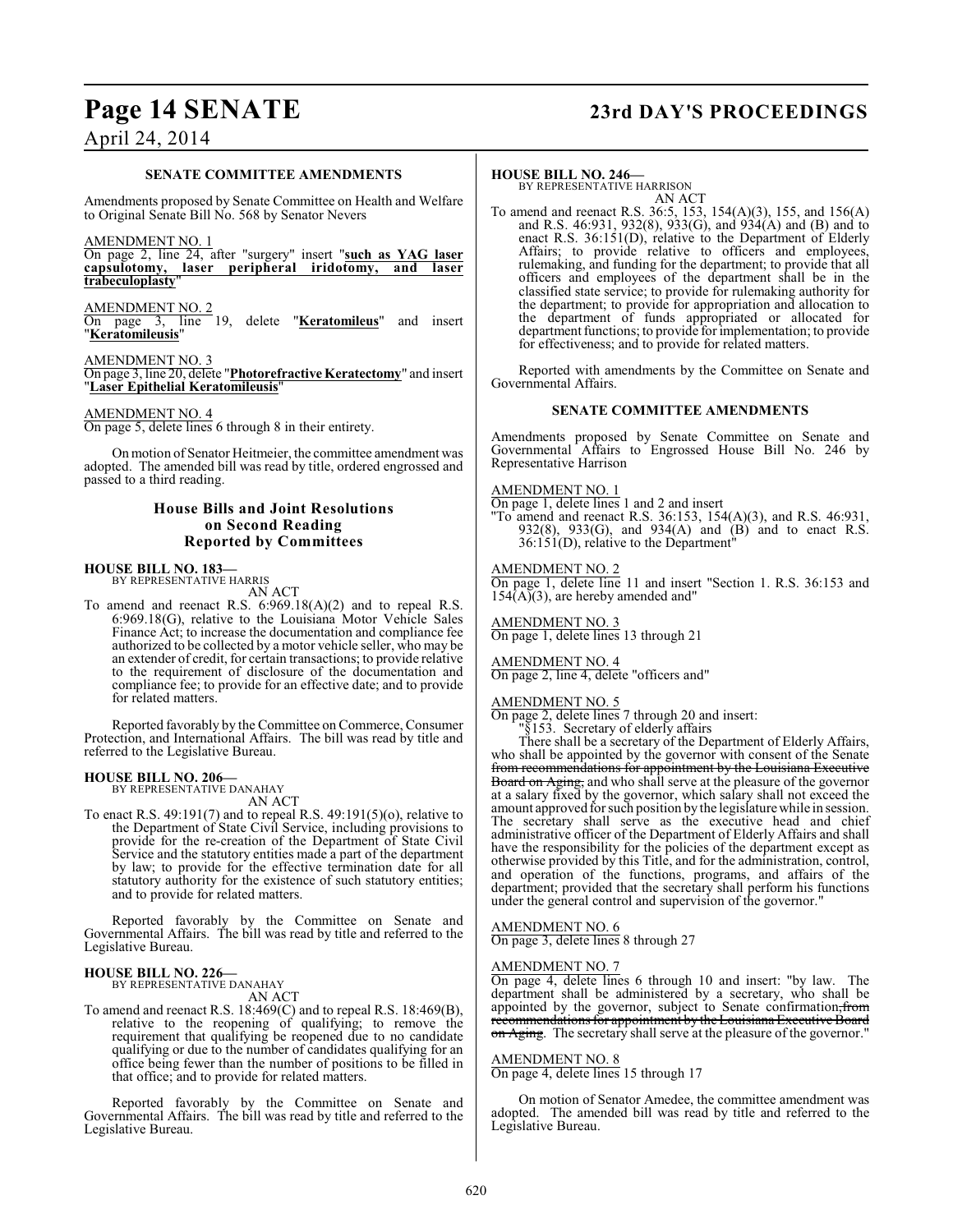## **23rd DAY'S PROCEEDINGS Page 15 SENATE**

# April 24, 2014

## **HOUSE BILL NO. 286—** BY REPRESENTATIVE THIBAUT

AN ACT

To amend and reenact R.S. 22:942(10)(a) and to enact R.S.  $22:931(A)(12)$ , relative to individual life insurance policies; to require insurers to notify insureds of when their conversion option will expire; to allow for conversion from a group policy to an individual term life insurance policy; to provide for proof of notice to policyholders; to provide an exception for a child term rider; and to provide for related matters.

Reported favorably by the Committee on Insurance. The bill was read by title and referred to the Legislative Bureau.

#### **HOUSE BILL NO. 324—** BY REPRESENTATIVE LEGER

AN ACT

To amend and reenact R.S. 12:2.1, relative to certain confidential data in the possession of the Department of State; to authorize the disclosure of electronic mail addresses and short message service numbers to certain persons and entities; to provide for the use of the data; to provide for the maintenance of the confidentiality of the data; and to provide for related matters.

Reported favorably by the Committee on Senate and Governmental Affairs. The bill was read by title and referred to the Legislative Bureau.

## **HOUSE BILL NO. 340—** BY REPRESENTATIVE JAMES

- AN ACT
- To enact Chapter 28 of Title 51 of the Louisiana Revised Statutes of 1950, to be comprised ofR.S. 51:1951 through 1955, relative to Internet privacy; to prohibit employers and educational institutions from requesting or requiring certain individuals to disclose information that allows access to or observation of personal online accounts; to prohibit employers and educational institutions from taking certain actions for failure to disclose information that allows access to personal online accounts; to provide for certain individuals to self-disclose information that allows access to or observation of personal online accounts; to limit liability for failure to search or monitor the activity of an individual's personal online account; to provide for exceptions; and to provide for related matters.

Reported with amendments by the Committee on Commerce, Consumer Protection, and International Affairs.

#### **SENATE COMMITTEE AMENDMENTS**

Amendments proposed by Senate Committee on Commerce, Consumer Protection and International Affairs to Reengrossed House Bill No. 340 by Representative James

#### AMENDMENT NO. 1

On page 4, line 14, change "may" to "shall"

On motion of Senator Martiny, the committee amendment was adopted. The amended bill was read by title and referred to the Legislative Bureau.

#### **HOUSE BILL NO. 365—** BY REPRESENTATIVES MORENO AND BROADWATER

AN ACT To amend and reenact R.S. 18:18(D) and to enact R.S.

18:154(C)(2)(d), relative to certain voter information and data; to authorize the secretary of state to enter into certain agreements to share certain voter information or data; to provide for the purposes of such agreements; to require certain provisions; to provide relative to the confidentiality of certain voter information and data; and to provide for related matters.

Reported favorably by the Committee on Senate and Governmental Affairs. The bill was read by title and referred to the Legislative Bureau.

#### **HOUSE BILL NO. 383—**

BY REPRESENTATIVE TIM BURNS AN ACT

amend and reenact R.S.  $18:58(B)$ ,  $104(A)(15)$ , 154(C)(1)(introductory paragraph), (D)(3), and (G)(introductory paragraph), 425(A)(1)(b), 433(B)(8), 435(B), 465(E)(1)(a), 531.1(B), 566.2(B), 571(A)(6) and (7), 573(B), 1284(F)(1), 1299.1(A), 1300.3(A) and (B)(1), 1300.7(A), 1300.32(A) and  $(B)(1)$ , 1302(2), 1308(A)(1)(b), (h)(i), and (i), 1309(M)(1)(a),  $1353(B)$  and  $(C)(2)$ ,  $1361(A)$  and  $(B)$ , and  $1362$ , to enact R.S. 18:154(D)(4) and (F)(3), and to repeal R.S. 18:174 and Part I-A of Chapter 5 of Title 18 of the Louisiana Revised Statutes of 1950, comprised of R.S. 18:411 through 417, relative to the Louisiana Election Code; to revise the system of laws comprising the Louisiana Election Code; to provide relative to the duties of registrars of voters; to require registrars to assign voters according to voting districts; to provide deadlines; to provide relative to requirements and procedures for application for voter registration; to provide relative to disclosure of certain voter information; to repeal provisions requiring certain reports regarding changes of name and remarriage; to repeal provisions applicable to certain elections held in 1992; to provide relative to the selection of commissioners and commissioners-in-charge; to provide relative to the deadline for filing a list of watchers; to provide relative to the deadline for submitting a nominating petition; to provide relative to notification that a polling place will not be opened; to provide relative to the counting and tabulation of votes; to provide relative to the verification of election results; to provide relative to requirements for a proposition submitted to the voters at an election; to provide relative to the deadline for certifying a recall petition; to provide relative to the deadline for removing or adding a signature to a recall petition; to provide relative to the deadline for the governor to issue a proclamation ordering a recall election; to provide relative to certain deadlines for petitions relative to neighborhood and crime prevention districts; to provide relative to early voting at additional locations; to provide relative to procedures and requirements for absentee voting by mail; to provide relative to voting machines and absentee by mail and early voting counting equipment; to provide relative to the authority of the secretary of state relative to voting machines and absentee by mail and early voting counting equipment; to provide relative to the ownership of voting machines; to provide relative to parish board commissioners; to provide relative to the counting and tabulation of absentee by mail, early voting, and provisional ballots; to provide for effectiveness; and to provide for related matters.

Reported favorably by the Committee on Senate and Governmental Affairs. The bill was read by title and referred to the Legislative Bureau.

# **HOUSE BILL NO. 428—** BY REPRESENTATIVE BARRAS AN ACT

To amend and reenact R.S. 18:461(B), relative to qualifying for an election; to repeal provisions of law that allow for a refund of qualifying fees under certain circumstances when a candidate files multiple notices of candidacy; to provide for effectiveness; and to provide for related matters.

Reported favorably by the Committee on Senate and Governmental Affairs. The bill was read by title and referred to the Legislative Bureau.

#### **HOUSE BILL NO. 432—**

BY REPRESENTATIVE TIM BURNS AN ACT

To enact R.S.  $49:191(7)$  and to repeal R.S.  $49:191(5)(n)$ , relative to the Department of State, including provisions to provide for the re-creation of the Department of State and the statutory entities made a part of the department by law; to provide for the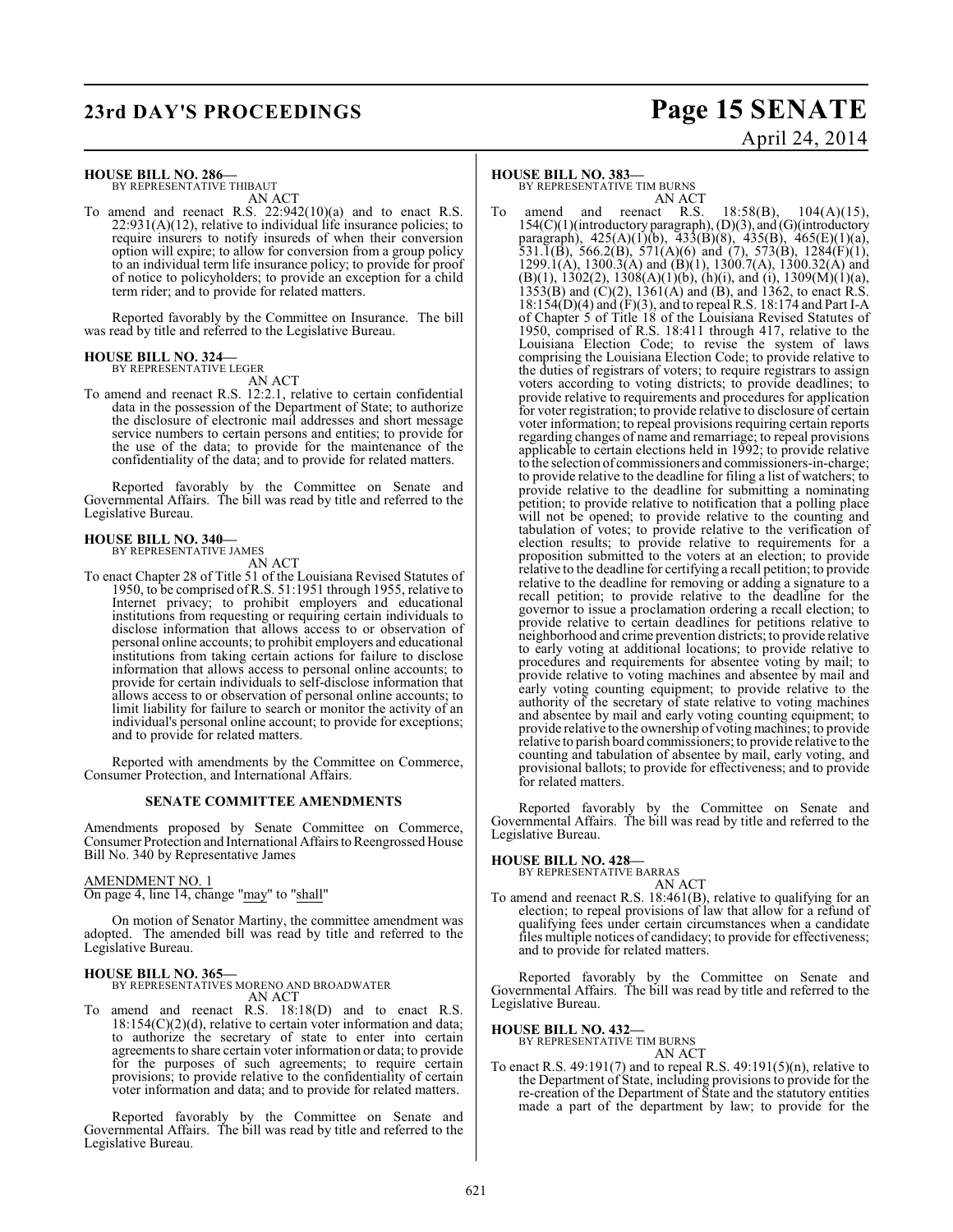## **Page 16 SENATE 23rd DAY'S PROCEEDINGS**

## April 24, 2014

effective termination date for all statutory authority for the existence of such statutory entities; and to provide for related matters.

Reported favorably by the Committee on Senate and Governmental Affairs. The bill was read by title and referred to the Legislative Bureau.

## **HOUSE BILL NO. 448—** BY REPRESENTATIVE RITCHIE

AN ACT

To amend and reenact R.S. 8:75(C) and (D) and to enact R.S. 8:75(E), relative to the powers of the Louisiana Cemetery Board; to authorize the board to impose fines upon natural or juridical persons; to provide the amount of such fines; and to provide for related matters.

Reported favorably by the Committee on Commerce, Consumer Protection, and International Affairs. The bill was read by title and referred to the Legislative Bureau.

## **HOUSE BILL NO. 476—** BY REPRESENTATIVE LORUSSO

AN ACT

To amend and reenact R.S. 22:1554(A)(7), relative to insurance producer licenses; to allow the commissioner of insurance to deny, refuse to renew, or revoke an insurance producer license under certain circumstances; and to provide for related matters.

Reported favorably by the Committee on Insurance. The bill was read by title and referred to the Legislative Bureau.

#### **HOUSE BILL NO. 501—**

BY REPRESENTATIVE WESLEY BISHOP AN ACT

To amend and reenact R.S. 18:114(B)(1) and 173(A) and (D)(1) and to enact R.S.  $18:101(A)(3)$ , relative to voter registration; to provide for the "Louisiana Motor Voter Preregistration Act"; to provide relative to qualifications for voter registration; to allow persons who are sixteen years of age to register to vote under certain circumstances; to provide relative to voter registration at driver's license facilities; to provide relative to certain reports to election officials concerning deaths; and to provide for related matters.

Reported favorably by the Committee on Senate and Governmental Affairs. The bill was read by title and referred to the Legislative Bureau.

#### **HOUSE BILL NO. 506—** BY REPRESENTATIVE GREENE

AN ACT

To enact Subpart O of Part III of Chapter 4 of Title 22 of the Louisiana Revised Statutes of 1950, to be comprised of R.S. 22:1260.31 through 1260.38, relative to health insurance; to provide for certain notice requirements which must be satisfied by health insurance issuers offering plans on the exchange; to provide definitions; to provide for recoupment deadlines; to provide for injunctive relief and penalties; to provide for rules and regulations; to provide for severability; and to provide for related matters.

Reported favorably by the Committee on Insurance. The bill was read by title and referred to the Legislative Bureau.

#### **HOUSE BILL NO. 621—**

BY REPRESENTATIVE ABRAMSON AN ACT

To amend and reenact R.S. 12:1333, relative to limited liability companies; to provide for the authority to act on behalf of a limited liability company upon the death or adjudged incompetency of a last remaining member; and to provide for related matters.

Reported favorably by the Committee on Commerce, Consumer Protection, and International Affairs. The bill was read by title and referred to the Legislative Bureau.

**HOUSE BILL NO. 647—** BY REPRESENTATIVE HUNTER AN ACT

To amend and reenact R.S. 22:369(A)(introductory paragraph) and to enact R.S. 22:362(C), 369(A)(5), and 369.1, relative to vehicle mechanical breakdown insurers; to permit the commissioner of insurance to levy a fine; to provide that mechanical breakdown insurers shall notify the commissioner of insurance within sixty days of any material change in its ownership, control, or other circumstance affecting its qualifications for a license; to provide that the commissioner may levy a fine, suspend, or revoke a license for failing to comply with the law or a lawful order of the commissioner; to provide for reinstatement of license for failure to pay the annual license renewal fee; to provide for reinstatement of license for failure to file the annual audited financial statement; and to provide for related matters.

Reported favorably by the Committee on Insurance. The bill was read by title and referred to the Legislative Bureau.

# **HOUSE BILL NO. 660—** BY REPRESENTATIVE PIERRE

AN ACT

To amend and reenact R.S. 22:382 and 389(A)(introductory paragraph) and to enact R.S. 22:389(A)(5) and 389.1, relative to property residual value insurers; to provide that a property residual value insurer shall notify the commissioner of insurance within sixty days of any material change in its ownership, control, or other circumstance affecting its qualifications for a license; to permit the commissioner of insurance to levy a fine; to authorize the commissioner to levy a fine, suspend, or revoke a license under certain circumstances; to provide for reinstatement of license for failure to pay the annual license renewal fee; to provide for reinstatement of license for failure to file the annual audited financial statement; and to provide for related matters.

Reported favorably by the Committee on Insurance. The bill was read by title and referred to the Legislative Bureau.

# **HOUSE BILL NO. 721—** BY REPRESENTATIVE HUVAL

AN ACT

To amend and reenact R.S. 22:1573(I)(1) and (3), (J), (K), (L), and (M), relative to insurance producer continuing education requirements; provides that the commissioner shall grant twenty-four continuing education credits to a licensed producer who is a member of the legislature during the member's term; provides that a licensed producer who actively participates in a state or national insurance association may receive up to four continuing education credits; and to provide for related matters.

Reported favorably by the Committee on Insurance. The bill was read by title and referred to the Legislative Bureau.

## **HOUSE BILL NO. 766—** BY REPRESENTATIVE PONTI

AN ACT

To amend and reenact R.S. 9:3557(B), 3560(A)(8), 3561(A), 3561.1(G)(1), 3578.4(A)(2), and 3578.7, to enact R.S. 9:3518.4, 3561.2, and 3578.4.1, and to repeal R.S. 9:3560(A)(9), relative to record maintenance for and licensees of consumer credit transactions; to nullify certain consumer transactions and deferred presentment transactions; to provide relative to the location of offices of makers of consumer loans; to provide relative to records retention of makers of consumer loans; to provide relative to makers of consumer loans registration with the secretary of state; to permit certain licensees to offer extended payment plans prior to default of certain consumer credit or deferred presentment transactions; to provide relative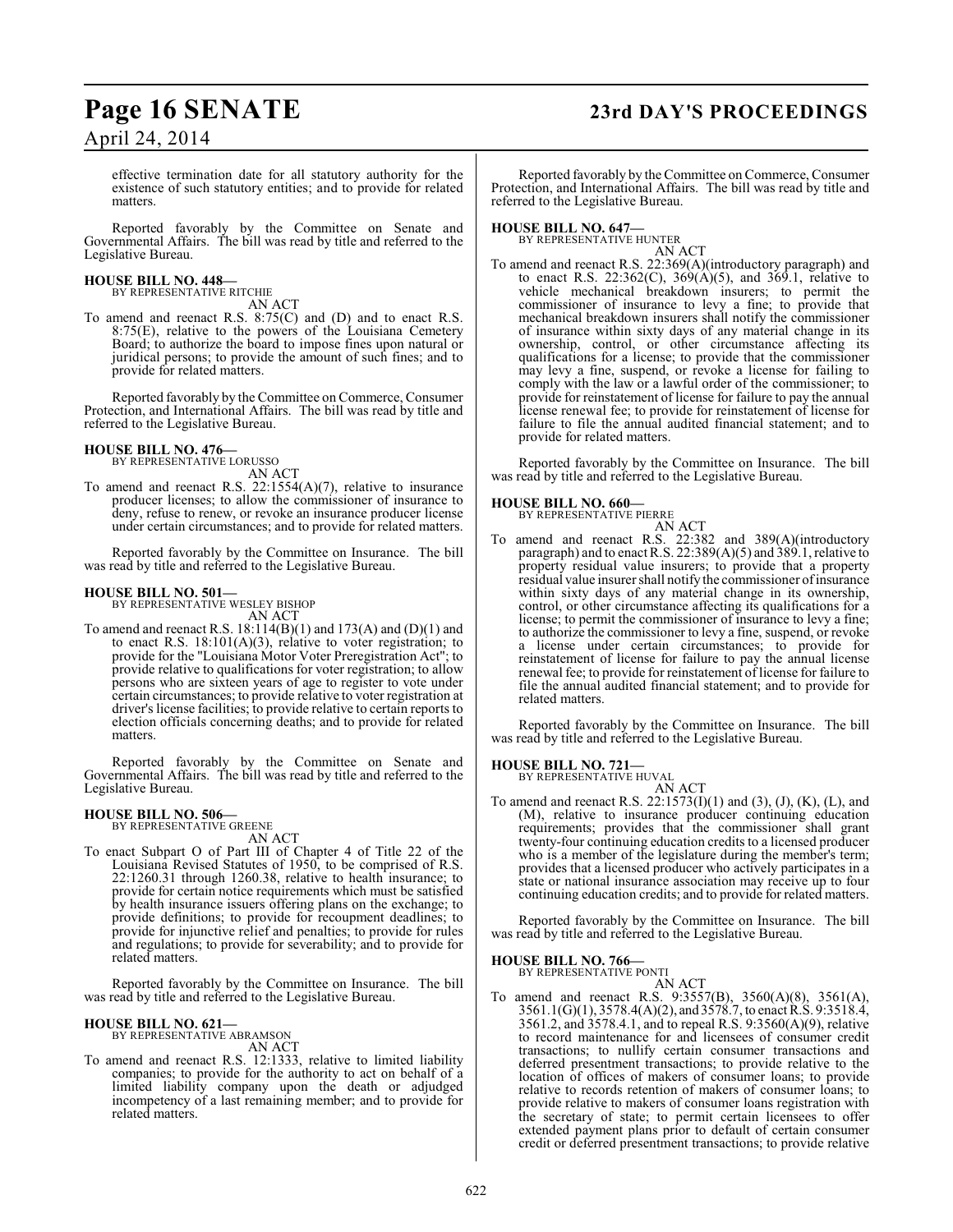## **23rd DAY'S PROCEEDINGS Page 17 SENATE**

# April 24, 2014

to notice requirements for certain consumer credit or deferred presentment transactions; to provide for an effective date; and to provide for related matters.

Reported with amendments by the Committee on Commerce, Consumer Protection, and International Affairs.

#### **SENATE COMMITTEE AMENDMENTS**

Amendments proposed by Senate Committee on Commerce, Consumer Protection and International Affairs to Reengrossed House Bill No. 766 by Representative Ponti

#### AMENDMENT NO. 1

On page 8, line 18, change "September 30, 2014." to "January 1, 2015."

On motion of Senator Martiny, the committee amendment was adopted. The amended bill was read by title and referred to the Legislative Bureau.

## **HOUSE BILL NO. 771—** BY REPRESENTATIVE RITCHIE

AN ACT

To amend and reenact R.S. 8:203, 456(B), and 505(B), relative to cemetery authorities; to provide for the requirement of such authorities; to provide for a final accounting of cemetery trusts; and to provide for related matters.

Reported favorably by the Committee on Commerce, Consumer Protection, and International Affairs. The bill was read by title and referred to the Legislative Bureau.

## **HOUSE BILL NO. 796—** BY REPRESENTATIVE CROMER

AN ACT

To amend and reenact R.S. 22:2161(A)(10), (14), and (17), to enact R.S. 22:2161(A)(7) and (9), and to repeal R.S. 22:2161(A)(21), relative to the Louisiana Health Care Commission; to make changes to the membership of the commission; to provide for nominations to the commission; to change references to certain organizations of the commission; and to provide for related matters.

Reported favorably by the Committee on Insurance. The bill was read by title and referred to the Legislative Bureau.

#### **HOUSE BILL NO. 820—**

BY REPRESENTATIVE HUVAL AN ACT

To amend and reenact R.S. 22:1318(D), relative to fire insurance policies; to define "fire insurance policy"; and to provide for related matters.

Reported favorably by the Committee on Insurance. The bill was read by title and referred to the Legislative Bureau.

#### **HOUSE BILL NO. 874—** BY REPRESENTATIVE STUART BISHOP

AN ACT

To enact R.S. 36:8.1, relative to reporting requirements of various state agencies of the executive branch; to require an annual report to the legislature of all civil, legal actions filed by an agency; to provide for the content of such reports; to provide exceptions thereto; and to provide for related matters.

Reported with amendments by the Committee on Senate and Governmental Affairs.

#### **SENATE COMMITTEE AMENDMENTS**

Amendments proposed by Senate Committee on Senate and Governmental Affairs to Reengrossed House Bill No. 874 by Representative Stuart Bishop

AMENDMENT NO. 1

On page 1, line 3, change "an annual report" to "annual and quarterly reports"

AMENDMENT NO. 2 On page 2, line 17, change "monthly" to "quarterly"

AMENDMENT NO. 3 On page 2, line 19, change "monthly" to "quarterly"

AMENDMENT NO. 4 On page 2, line 20, change "monthly" to "quarterly"

AMENDMENT NO. 5 On page 4, line 26, change "monthly" to "quarterly"

#### AMENDMENT NO. 6

On page 4, delete line 27 in its entirety and insert in lieu thereof the following: "on September 1, 2014, and shall cover the period between "June 1 and August 31, 2014. If, however,"

AMENDMENT NO. 7 On page 4, line 28, change "monthly" to "quarterly"

AMENDMENT NO. 8 On page 4, line 22, change "month" to "quarter"

On motion of Senator Amedee, the committee amendment was adopted. The amended bill was read by title and referred to the Legislative Bureau.

## **HOUSE BILL NO. 1002—** BY REPRESENTATIVE RITCHIE

AN ACT To amend and reenact R.S. 37:831(60) and (84), 842, 845(introductory paragraph) and (8), 846(A)(introductory paragraph) and  $(11)(a)$ , 854 $(B)(5)$ , and 877 $(B)(1)(a)(xi)$  and (b)(ii), to enact R.S.  $37:831(88)$  and  $854(B)(6)$ , and to repeal R.S. 37:831(81), relative to embalmers and funeral directors; to define certain terms; to provide for qualifications for a funeral director license; to provide for qualifications for an embalmer and funeral director license; to provide for licensure by endorsement; to provide for qualifications for certain temporary licenses; to provide for the licensure of a funeral directing and embalming establishment; to provide for certain fees; to provide for grounds for suspension or revocation of licenses; to provide for exemptions from continuing education requirements; to require funeral directors to sign and witness signatures for cremations; to repeal the definition of "student intern"; and to provide for related matters.

Reported with amendments by the Committee on Commerce, Consumer Protection, and International Affairs.

#### **SENATE COMMITTEE AMENDMENTS**

Amendments proposed by Senate Committee on Commerce, Consumer Protection and International Affairs to Reengrossed House Bill No. 1002 by Representative Ritchie

#### AMENDMENT NO. 1

On page 3, delete line 3 and insert "(2) Has obtained a high school diploma or its equivalent."

On motion of Senator Martiny, the committee amendment was adopted. The amended bill was read by title and referred to the Legislative Bureau.

## **HOUSE BILL NO. 1013—** BY REPRESENTATIVE SCHEXNAYDER

AN ACT

To amend and reenact R.S. 17:374(A)(2)(introductory paragraph) and R.S. 49:968(B)(3)(c) and to repeal Part XV of Chapter 5 of Title 3 of the Louisiana Revised Statutes of 1950, to be comprised of R.S. 3:558.1 through 558.13, R.S.  $17:7(25)$  and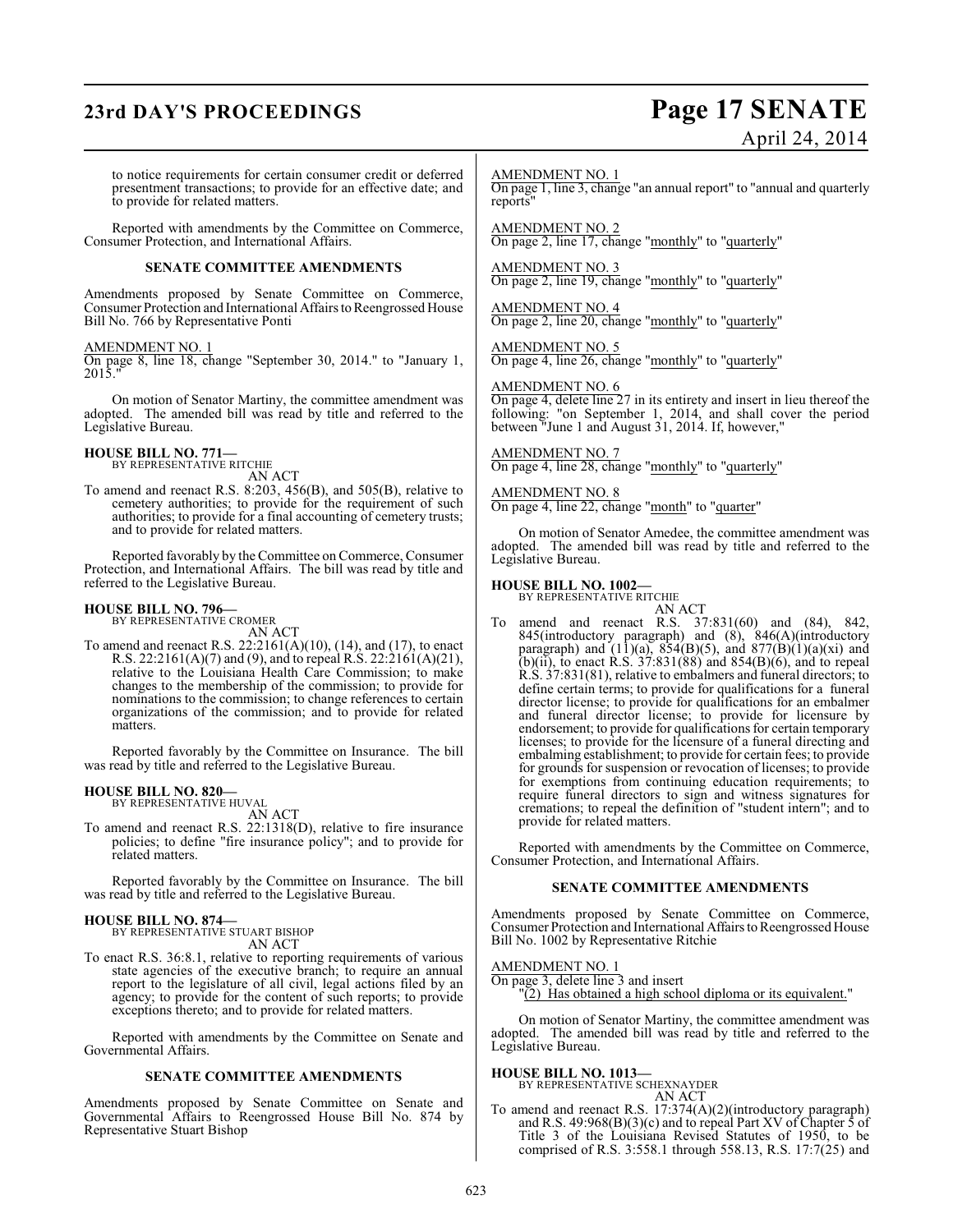## **Page 18 SENATE 23rd DAY'S PROCEEDINGS**

April 24, 2014

Chapter 14 of Title 17 of the Louisiana Revised Statutes of 1950, to be comprised of R.S. 17:2751 through 2759, R.S. 25:933(2), 941, 1226.1(7), 1226.2, 1226.4(B)(1), and Chapter 29 of Title 25 of the Louisiana Revised Statutes of 1950, to be comprised of R.S. 25:1251 through 1255, R.S. 32:1751, R.S. 36:4(L)(2), 209(M)(2), (S), and (T), 610(M), 629(R), 651(D)(6), and 802.17, Part IV of Chapter 3 of Title 51 of the Louisiana Revised Statutes of 1950, to be comprised of R.S. 51:955.1 through 955.4, and Part III of Chapter 2 of Title 56 of the Louisiana Revised Statutes of 1950, to be comprised of R.S. 56:901, relative to boards, commissions, authorities, districts, and like entities; to provide relative to the functional organization of state government by abolishing certain boards, commissions, councils, authorities, and like entities; to transfer certain powers, functions, and duties; to remove references to certain abolished entities; to remove references to, provisions for, and the powers, functions, and duties of the Atchafalaya Trace Heritage Area Development Zone Review Board, Broadband Advisory Council, Catfish Promotion and Research Program and Board, Coastal Land Stewardship Authority, Historic Cemetery Trust Advisory Board, Mississippi River Road Commission, Systemic Initiatives Program Council, and Tri-State Corridor Commission; and to provide for related matters.

Reported with amendments by the Committee on Senate and Governmental Affairs.

#### **SENATE COMMITTEE AMENDMENTS**

Amendments proposed by Senate Committee on Senate and Governmental Affairs to Engrossed House Bill No. 1013 by Representative Schexnayder

AMENDMENT NO. 1 On page 1, line 2, after "(introductory paragraph)" and before "and" insert  $\bar{N}$ , R.S. 25:341(D)(1)(e) and 799(C)(1)(g)

AMENDMENT NO. 2 On page 1, line 6, after "R.S. 25:" delete "933(2), 941,"

AMENDMENT NO. 3 On page 1, line 8, change " $(S)$ " to "and  $(S)$ "

AMENDMENT NO. 4 On page 1, line 9, delete "(T)"

AMENDMENT NO. 5 On page 1, line 18, after "Board," and before "Broadband", insert "Louisiana"

AMENDMENT NO. 6 On page 1, line 18, after "Council," and before "Catfish", insert "Louisiana"

AMENDMENT NO. 7 On page 1, line 19, delete "Historic Cemetery Trust Advisory"

AMENDMENT NO. 8 On page 2, line 1, delete "Board,"

#### AMENDMENT NO. 9

On page 2, line 2, between "Commission;" and "and to provide" insert the following: "and the French Quarter Management District; to provide for membership of the Louisiana State Museum Board of Directors:'

#### AMENDMENT NO. 10

On page 2, line 8, change "Commission" to "Commissions"

#### AMENDMENT NO. 11

On page 2, following line 24 delete lines 25 through 27, and insert the following:

"Section 6. R.S. 25:341(D)(1)(e) and 799(C)(1)(g) are hereby amended and reenacted to read as follows:

§341. Establishment and location; purpose; board of directors; appointment; compensation of members; terms; oaths \* \* \*

D. \* \* \* (1) Each of the following shall submit a list of four names, and the lieutenant governor shall appoint one member from each list:

\* \* \* (e) The Wedell-Williams Memorial Foundation or the Wedell Williams Aviation and Cypress Sawmill Foundation in Patterson.

\* \* \* §799. Creation of the French Quarter Management District \* \* \*

C. Governance.

(1) The district shall be governed by a board of commissioners consisting of thirteen members as follows:

\* \* \* (g) One person who is either employed full-time, or owns or operates a business in the district, appointed by the Bourbon Business Alliance French Quarter Business League."

AMENDMENT NO. 12 On page 3, line 7, change "increasing" to "increase" and change "decreasing" to "decrease

AMENDMENT NO. 13 On page 3, line 14, change "at" to "to"

On motion of Senator Amedee, the committee amendment was adopted. The amended bill was read by title and referred to the Legislative Bureau.

#### **Reconsideration**

The vote by which Senate Bill No. 426 failed to pass on Wednesday, April 23, 2014, was reconsidered.

#### **SENATE BILL NO. 426—** BY SENATOR LAFLEUR

AN ACT

To enact R.S. 51:1428, relative to unfair trade practices and consumer protection; to prohibit the required use of settlement service providers in residential real estate transactions; to provide for definitions; to provide for certain terms, conditions, and procedures; and to provide for related matters.

On motion of Senator Murray, the bill was read by title and returned to the Calendar, subject to call.

#### **Senate Concurrent Resolutions on Second Reading Reported by Committees**

#### **SENATE CONCURRENT RESOLUTION NO. 64—** BY SENATOR PERRY

A CONCURRENT RESOLUTION

To designate the city of Scott, Louisiana, as the Cajun Art Capital of Louisiana.

Reported favorably by the Committee on Senate and Governmental Affairs.

The resolution was read by title. Senator Perry moved to adopt the Senate Concurrent Resolution.

#### **ROLL CALL**

The roll was called with the following result:

#### YEAS

| Mr. President | Erdey     | Perry |
|---------------|-----------|-------|
| Adley         | Gallot    | Peter |
| Allain        | Heitmeier | Riser |
| Amedee        | Johns     | Smith |
|               |           |       |

Gallot Peterson Heitmeier Riser<br>
Johns Smith Smith, G.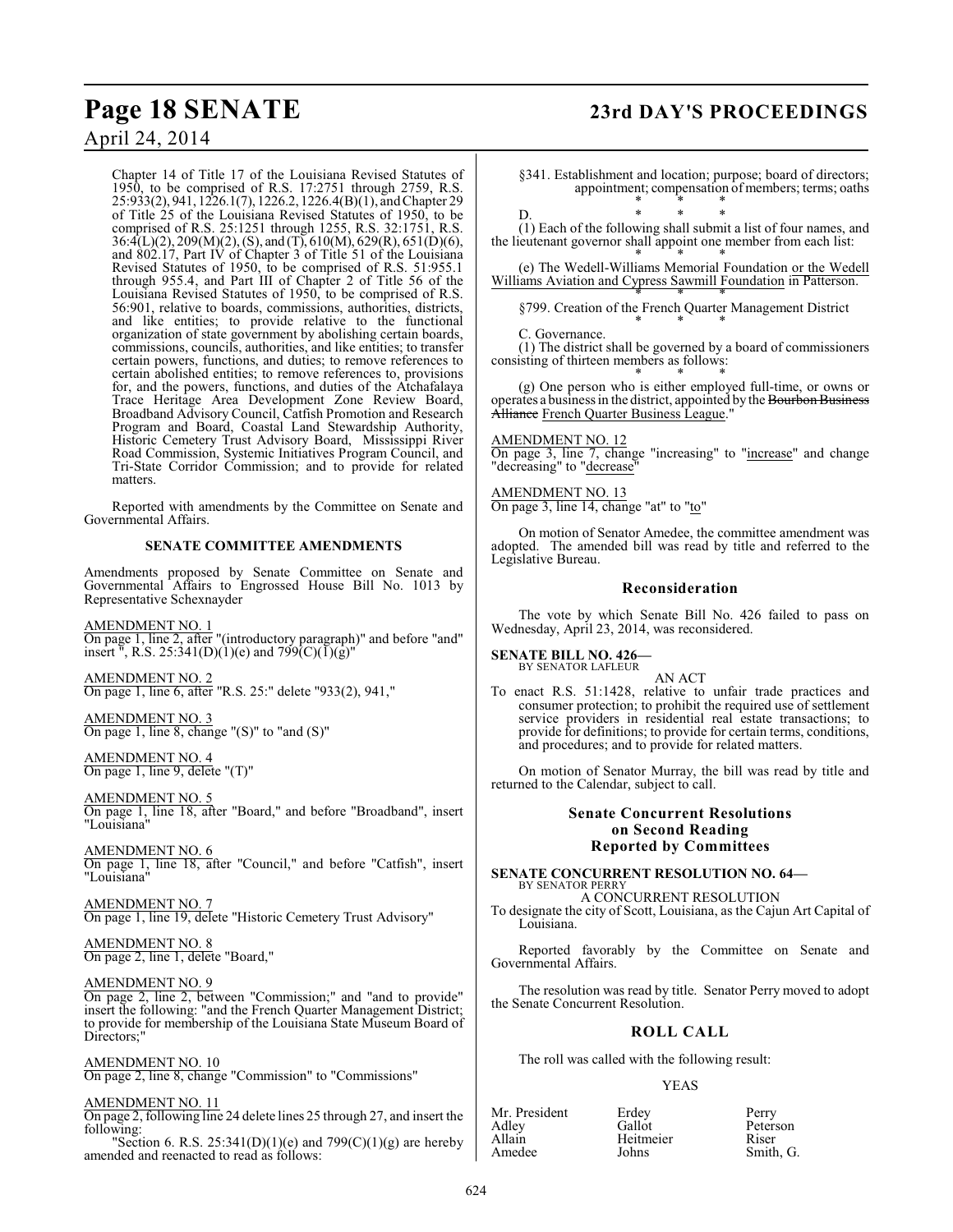## **23rd DAY'S PROCEEDINGS Page 19 SENATE**

Murray

| Appel         |
|---------------|
| <b>Brown</b>  |
|               |
| Buffington    |
| Chabert       |
| Claitor       |
| Crowe         |
| Dorsey-Colomb |
| Total - 31    |

Kostelka Smith, J.<br>Martiny Thompson Martiny Thompson<br>Mills Walsworth Morrell Ward<br>
Morrish White Morrish Peacock

Walsworth<br>Ward

**NAYS** 

#### Total - 0

ABSENT

| Broome    | Guillory | <b>Nevers</b> |  |
|-----------|----------|---------------|--|
| Cortez    | LaFleur  | Tarver        |  |
| Donahue   | Long     |               |  |
| Total - 8 |          |               |  |

The Chair declared the Senate had adopted the Senate Concurrent Resolution and ordered it sent to the House.

### **SENATE CONCURRENT RESOLUTION NO. 69—**

BY SENATOR MORRISH A CONCURRENT RESOLUTION

To create the Task Force on the Prevention of Sexual Abuse of Children within the Department of Children and Family Services.

Reported with amendments by the Committee on Health and Welfare.

#### **SENATE COMMITTEE AMENDMENTS**

Amendments proposed by Senate Committee on Health and Welfare to Original Senate Concurrent Resolution No. 69 by Senator Morrish

#### AMENDMENT NO. 1

On page 3, line 25, after "Services," insert "the"

On motion of Senator Heitmeier, the committee amendment was adopted.

#### **Floor Amendments**

Senator Morrish proposed the following amendments.

#### **SENATE FLOOR AMENDMENTS**

Amendments proposed by Senator Morrish to Original Senate Concurrent Resolution No. 69 by Senator Morrish

#### AMENDMENT NO. 1

On page 2, delete lines 17 through 20 in their entirety and insert "(7) The Executive Director of the Children's Advocacy Centers of Louisiana Association, or his designee."

#### AMENDMENT NO. 2

On page 3, between lines 5 and 6 insert the following:

"(15) The child welfare program director from the Department of Children and Family Services, or his designee.

(16) The Executive Director of the National Association of Social Workers, Louisiana Chapter, or his designee."

On motion of Senator Morrish, the amendments were adopted.

The resolution was read by title. Senator Morrish moved to adopt the amended Senate Concurrent Resolution.

#### **ROLL CALL**

The roll was called with the following result:

# April 24, 2014

#### YEAS

Adley Gallot<br>Allain Heitmeier Amedee Johns<br>Appel Kostelka Buffington Martin<br>Chabert Mills

Mr. President Erdey Peacock<br>Adley Gallot Perry Heitmeier Peterson<br>Johns Riser Appel Kostelka Smith, G. Long Smith, J.<br>Martiny Tarver Chabert Mills Thompson<br>Claitor Morrell Walsworth Claitor Morrell Walsworth<br>Crowe Morrish Ward Morrish Ward<br>
Murray White

LaFleur

## **NAYS**

ABSENT

Broome Guillory<br>Cortez LaFleur Total - 4

Donahue Murray<br>Dorsey-Colomb Nevers

Dorsey-Colomb Total - 35

Total - 0

The Chair declared the Senate had adopted the amended Senate Concurrent Resolution and ordered it engrossed and sent to the House.

#### **SENATE CONCURRENT RESOLUTION NO. 71—** BY SENATOR THOMPSON A CONCURRENT RESOLUTION

To urge and request the Louisiana Department of Economic Development to study the feasibility and advisability of creating an official "Made in Louisiana" certification, brand, or label and to report its findings on or before February 1, 2015, to the House of Representatives Committee on Agriculture, Forestry, Aquaculture, and Rural Development, the Senate Committee on Agriculture, Forestry, Aquaculture, and Rural Development, the House of Representatives Committee on Commerce, and the Senate Committee on Commerce, Consumer Protection and International Affairs.

Reported favorably by the Committee on Commerce, Consumer Protection, and International Affairs.

The resolution was read by title. Senator Thompson moved to adopt the Senate Concurrent Resolution.

#### **ROLL CALL**

The roll was called with the following result:

#### YEAS

|               | <b>Nevers</b>                            |
|---------------|------------------------------------------|
|               | Peacock                                  |
| Gallot        | Perry                                    |
| Heitmeier     | Peterson                                 |
| Johns         | Riser                                    |
| Kostelka      | Smith, G.                                |
|               | Smith, J.                                |
| Martiny       | Tarver                                   |
| Mills         | Thompson                                 |
| Morrell       | Walsworth                                |
| Morrish       | Ward                                     |
|               | White                                    |
|               |                                          |
| <b>NAYS</b>   |                                          |
|               |                                          |
| <b>ABSENT</b> |                                          |
| Guillory      | LaFleur                                  |
|               | Dorsey-Colomb<br>Erdey<br>Long<br>Murray |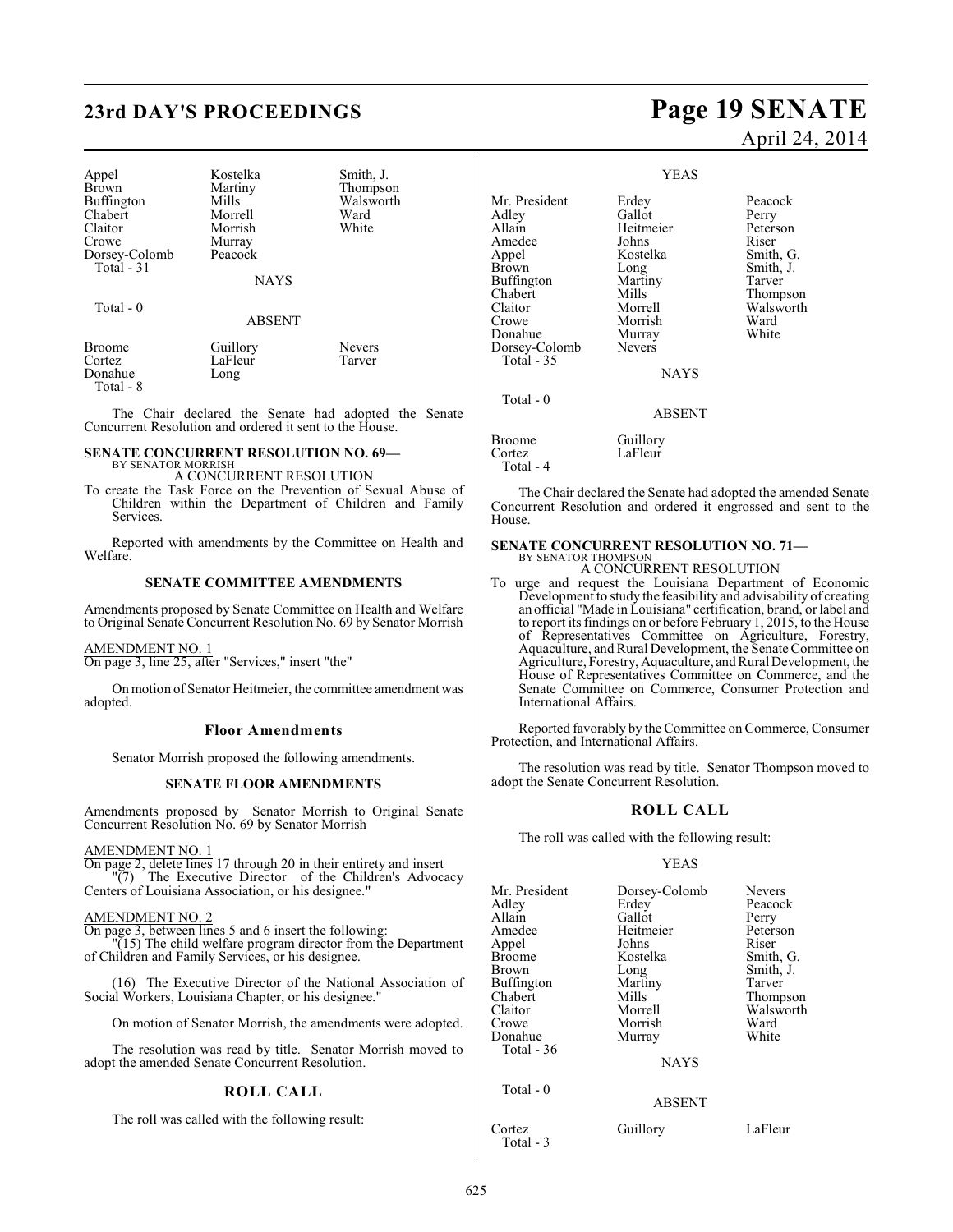The Chair declared the Senate had adopted the Senate Concurrent Resolution and ordered it sent to the House.

#### **Bagneris Rule**

Senator Murray moved to suspend the rules to temporarily pass over controversial Senate Bills on Third Reading and Final Passage with the intention of taking them up later, in their regular order.

Without objection, so ordered.

#### **Senate Bills and Joint Resolutions on Third Reading and Final Passage**

#### **SENATE BILL NO. 132—** BY SENATOR MORRELL

AN ACT

To amend and reenact R.S. 27:21(B)(2) and to enact R.S.  $27:21(B)(3)$ , relative to certain records held by the Board of Gaming Control; to authorize the board to adopt rules pertaining to the release of certain records; and to provide for related matters.

#### **Floor Amendments**

Senator Martiny sent up floor amendments.

#### **SENATE FLOOR AMENDMENTS**

Amendments proposed by Senator Martiny on behalf of the Legislative Bureau to Engrossed Senate Bill No. 132 by Senator Morrell

#### AMENDMENT NO. 1 On page 1, line 12, change "**R.S. 27:21(A)(2)(c)**" to "**Subparagraph (A)(2)(c) of this Section**"

On motion of Senator Martiny, the amendments were adopted.

The bill was read by title. Senator Morrell moved the final passage of the amended bill.

#### **ROLL CALL**

The roll was called with the following result:

#### YEAS

| Mr. President<br>Adley<br>Allain<br>Amedee<br>Appel<br><b>Broome</b><br><b>Brown</b><br><b>Buffington</b><br>Chabert<br>Claitor<br>Crowe | Erdey<br>Gallot<br>Guillory<br>Heitmeier<br>Johns<br>Kostelka<br>Long<br>Martiny<br>Mills<br>Morrell<br>Morrish | Peacock<br>Perry<br>Peterson<br>Riser<br>Smith, G.<br>Smith, J.<br>Tarver<br>Thompson<br>Walsworth<br>Ward<br>White |
|------------------------------------------------------------------------------------------------------------------------------------------|-----------------------------------------------------------------------------------------------------------------|---------------------------------------------------------------------------------------------------------------------|
| Donahue                                                                                                                                  |                                                                                                                 |                                                                                                                     |
| Dorsey-Colomb<br>Total - 37                                                                                                              | Murray<br><b>Nevers</b>                                                                                         |                                                                                                                     |
|                                                                                                                                          | <b>NAYS</b>                                                                                                     |                                                                                                                     |
| Total - 0                                                                                                                                |                                                                                                                 |                                                                                                                     |
|                                                                                                                                          | <b>ABSENT</b>                                                                                                   |                                                                                                                     |

| Cortez    | LaFleur |
|-----------|---------|
| Total - 2 |         |

The Chair declared the amended bill was passed, ordered reengrossed and sent to the House. Senator Morrell moved to reconsider the vote by which the bill was passed and laid the motion on the table.

## **Page 20 SENATE 23rd DAY'S PROCEEDINGS**

#### **SENATE BILL NO. 140—**

BY SENATOR MURRAY AN ACT

To enact R.S. 14:67.26(B)(3), relative to theft of a motor vehicle; to provide with respect to failure to provide law enforcement with an affidavit; to provide that such failure shall not create a presumption for certain purposes; and to provide for related matters.

The bill was read by title. Senator Murray moved the final passage of the bill.

### **ROLL CALL**

The roll was called with the following result:

#### YEAS

| Mr. President<br>Adley<br>Allain<br>Amedee<br>Appel<br>Broome<br>Brown<br>Buffington<br>Claitor<br>Crowe<br>Donahue<br>Total - 33 | Dorsey-Colomb<br>Erdey<br>Gallot<br>Guillory<br>Heitmeier<br>Johns<br>Kostelka<br>Long<br>Martiny<br>Mills<br>Morrell | Morrish<br>Murray<br><b>Nevers</b><br>Perry<br>Peterson<br>Smith, G.<br>Smith, J.<br>Tarver<br>Thompson<br>Ward<br>White |
|-----------------------------------------------------------------------------------------------------------------------------------|-----------------------------------------------------------------------------------------------------------------------|--------------------------------------------------------------------------------------------------------------------------|
|                                                                                                                                   | <b>NAYS</b>                                                                                                           |                                                                                                                          |
| Peacock<br>Total - 3                                                                                                              | Riser                                                                                                                 | Walsworth                                                                                                                |
|                                                                                                                                   | <b>ABSENT</b>                                                                                                         |                                                                                                                          |
| Chabert<br>Total - 3                                                                                                              | Cortez                                                                                                                | LaFleur                                                                                                                  |

The Chair declared the bill was passed and ordered it sent to the House. Senator Murray moved to reconsider the vote by which the bill was passed and laid the motion on the table.

#### **SENATE BILL NO. 578—**

BY SENATOR BROOME AN ACT

To amend and reenact Civil Code Article 136(B) and (C), relative to children; to provide relative to an award of visitation rights to a grandparent and certain other persons; to provide certain procedures and conditions; and to provide for related matters.

The bill was read by title. Senator Broome moved the final passage of the bill.

#### **ROLL CALL**

The roll was called with the following result:

#### YEAS

| Mr. President     | Gallot        | Peacc  |
|-------------------|---------------|--------|
| Adley             | Guillory      | Perry  |
| Allain            | Heitmeier     | Peters |
| Amedee            | Johns         | Riser  |
| Appel             | Kostelka      | Smith  |
| <b>Broome</b>     | Long          | Smith  |
| Brown             | Martiny       | Tarve  |
| <b>Buffington</b> | Mills         | Thom   |
| Crowe             | Morrell       | Walsy  |
| Donahue           | Morrish       | Ward   |
| Dorsey-Colomb     | Murray        | White  |
| Erdey             | <b>Nevers</b> |        |
| Total - 35        |               |        |

Mr. President Gallot Peacock Feitmeier Peterson<br>
Peterson<br>
Riser Lostelka Smith, G. ong Smith, J.<br>Tarver ills Thompson<br>Iorrell Walsworth Walsworth<br>Ward Iurray White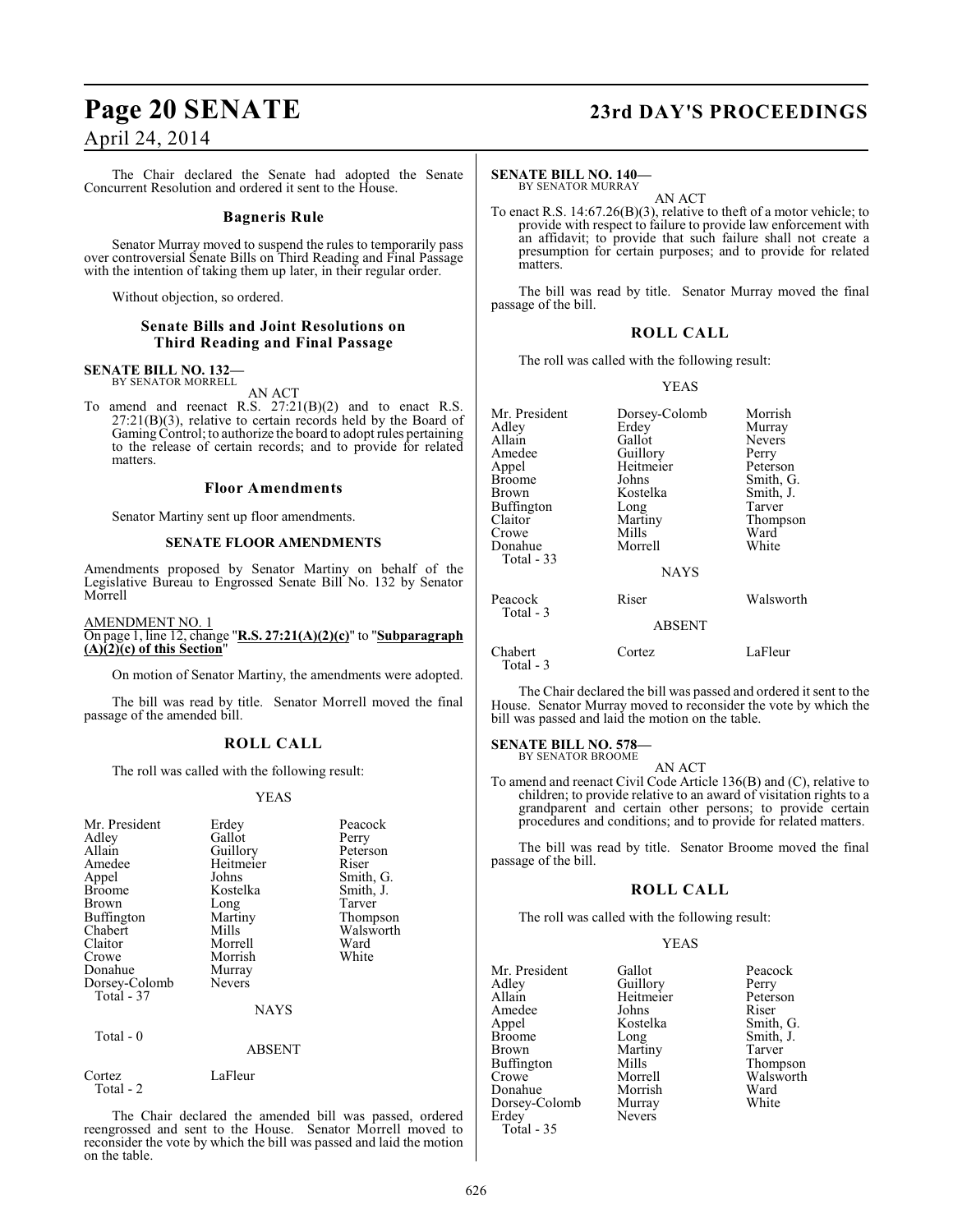## **23rd DAY'S PROCEEDINGS Page 21 SENATE**

### **NAYS**

Total - 0

ABSENT

Chabert Cortez<br>Claitor LaFleu LaFleur Total - 4

The Chair declared the bill was passed and ordered it sent to the House. Senator Broome moved to reconsider the vote by which the bill was passed and laid the motion on the table.

## **SENATE BILL NO. 620—** BY SENATOR AMEDEE

AN ACT

To amend and reenact R.S. 32:880, relative to proof of financial responsibility for nonresident drivers involved in accidents; to provide for self-insurance or self-insurance plans as proof of financial security; to provide for payment of claims by nonresident self-insurers and self-insurance plans; to provide for processing claims involving certain self-insurers and selfinsurance plans; to provide penalties for actions by nonresident self-insurers and self-insurance plans deemed arbitrary, capricious, and without probable cause; and to provide for related matters.

#### **Floor Amendments**

Senator Martiny sent up floor amendments.

#### **SENATE FLOOR AMENDMENTS**

Amendments proposed by Senator Martiny on behalf of the Legislative Bureau to Engrossed Senate Bill No. 620 by Senator Amedee

AMENDMENT NO. 1 On page 2, line 27, following "**or**" and before "**if**" insert "**,**"

AMENDMENT NO. 2 On page 2, line 28, following "**percent**" and before "**the**" change "**of**" to "**damages on**"

AMENDMENT NO. 3 On page 2, line 29, following "**due**" and before "**as**" insert "**,**"

AMENDMENT NO. 4 On page 3, line 10, change "**(3)(a) of this Subsection:**" to "**(a) of this Paragraph:**"

On motion of Senator Martiny, the amendments were adopted.

The bill was read by title. Senator Amedee moved the final passage of the amended bill.

#### **ROLL CALL**

The roll was called with the following result:

#### YEAS

| Mr. President | Gallot    | Peacc  |
|---------------|-----------|--------|
| Adlev         | Guillory  | Perry  |
| Allain        | Heitmeier | Peters |
| Amedee        | Johns     | Riser  |
| Appel         | Kostelka  | Smith  |
| <b>Broome</b> | Long      | Smith  |
| Brown         | Martiny   | Tarve  |
| Claitor       | Mills     | Thom   |
| Crowe         | Morrell   | Walsy  |
| Donahue       | Morrish   | Ward   |
| Dorsey-Colomb | Murray    | White  |
| Erdey         | Nevers    |        |
| Total - 35    |           |        |

Peacock ier Peterson<br>Riser a Smith, G. Smith, J. Tarver Thompson Walsworth<br>Ward White

# April 24, 2014

NAYS

ABSENT

Buffington Cortez<br>Chabert LaFleur Chabert Total - 4

Total - 0

The Chair declared the amended bill was passed, ordered reengrossed and sent to the House. Senator Amedee moved to reconsider the vote by which the bill was passed and laid the motion on the table.

#### **Rules Suspended**

Senator Murray asked for and obtained a suspension of the rules to revert to the Morning Hour.

#### **Message from the House**

#### **CONCURRING IN SENATE CONCURRENT RESOLUTIONS**

#### April 24, 2014

To the Honorable President and Members of the Senate:

I am directed to inform your honorable body that the House of Representatives has finally concurred in the following Senate Concurrent Resolutions:

#### **SENATE CONCURRENT RESOLUTION NO. 97—**

BY SENATOR GUILLORY A CONCURRENT RESOLUTION

To commend Sarah Ann Holliday for her outstanding leadership of the Capital City Republican Women (CCRW).

Reported without amendments.

### **SENATE CONCURRENT RESOLUTION NO. 98—** BY SENATOR MILLS AND REPRESENTATIVE STUART BISHOP A CONCURRENT RESOLUTION

To designate April 23, 2014, as "School-Based Health Care Awareness Day" in Louisiana.

Reported without amendments.

### **SENATE CONCURRENT RESOLUTION NO. 101—** BY SENATOR BROWN AND REPRESENTATIVE BURRELL A CONCURRENT RESOLUTION

To designate Monday, May 5, 2014, as "Alpha Phi Alpha Day in the Louisiana Legislature", commend Alpha Phi Alpha for one hundred eight years of exemplary leadership, and urge suitable observance of such day.

Reported without amendments.

**SENATE CONCURRENT RESOLUTION NO. 99**<br>BY SENATORS CROWE AND NEVERS AND REPRESENTATIVES<br>PEARSON, RITCHIE AND HOLLIS<br>A CONCURRENT RESOLUTION<br>A CONCURRENT RESOLUTION

To commend the Save Our Wildlife Management Areas, LLC, for their work in protecting and preserving the state's wildlife management areas.

Reported without amendments.

## **SENATE CONCURRENT RESOLUTION NO. 102—** BY SENATOR LONG AND REPRESENTATIVES BROWN AND COX A CONCURRENT RESOLUTION

To commend Dr. Randall J. Webb for his commitment, service, singular contributions, and outstanding accomplishments upon hisretirement as president of Northwestern State University and